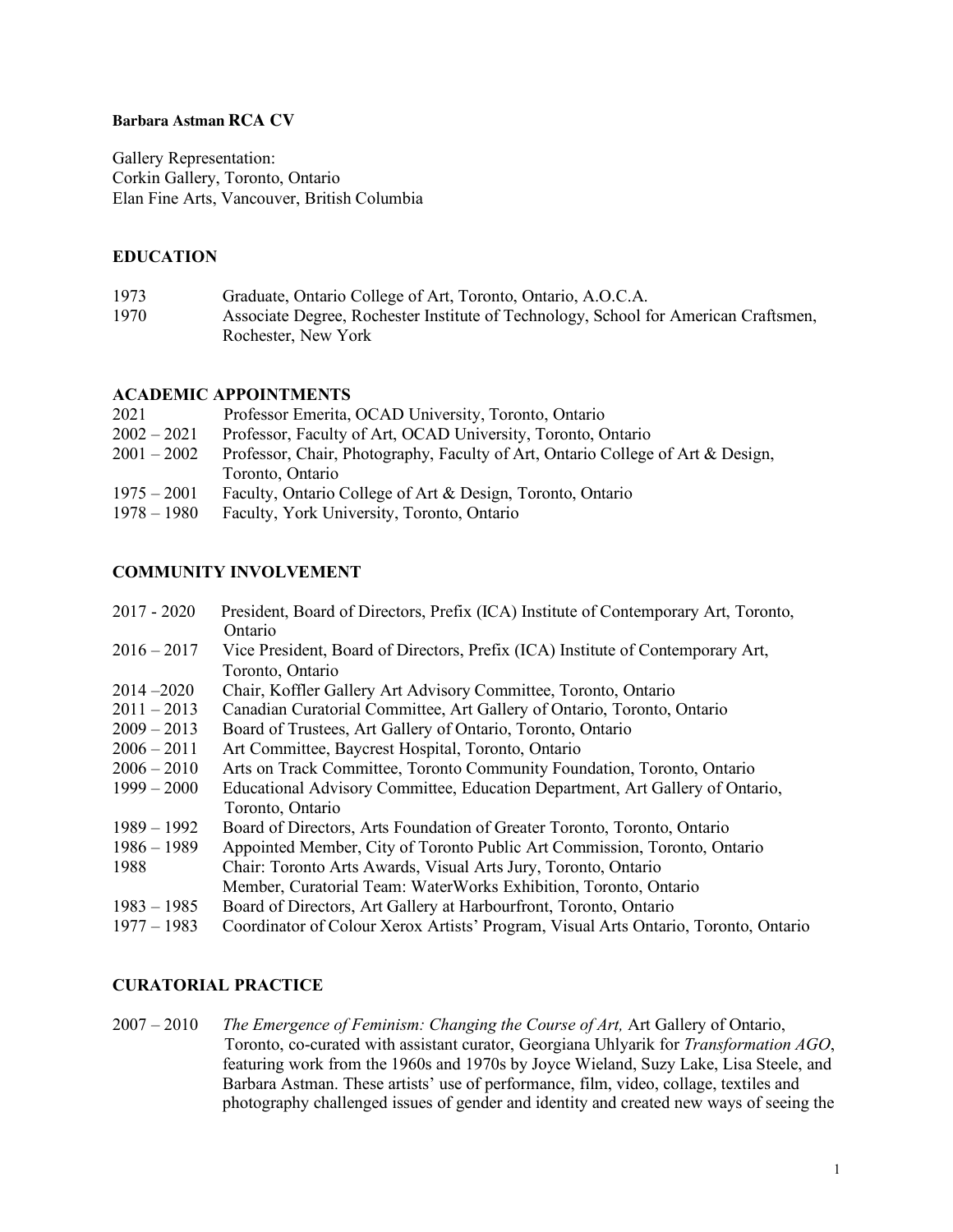world. The installation was on view at the AGO from November 2008 to June 2010. 2016 Guest Curator, *Come Together*, Propeller Gallery, Toronto

# **SELECTED SOLO EXHIBITIONS**

| 2016 | Dancing With Che: Enter Through the Library, Beaverbrook Art Gallery,                  |
|------|----------------------------------------------------------------------------------------|
|      | Satellite space, Yellow Box Gallery, St. Thomas University, Fredericton, New Brunswick |
|      | Barbara Astman Then and Now, Corkin Gallery Toronto, Ontario                           |
|      | Barbara Astman Then and Now Part II, Corkin Gallery Toronto, Ontario                   |
| 2015 | I as artifact, Corkin Gallery, Toronto, Ontario                                        |
| 2014 | It's All About Style, Corkin Gallery, Toronto, Ontario                                 |
|      | I as artifact, McIntosh Gallery, Western University, London, Ontario                   |
| 2013 | Dancing With Che: Enter Through the Gift Shop, Museum of Contemporary Canadian         |
|      | Art, Toronto, Ontario                                                                  |
|      | Dancing with Che: Polaroids and Digital Prints, Corkin Gallery, Toronto, Ontario       |
| 2012 | Dancing With Che: Enter Through the Gift Shop, McMaster Museum of Art, McMaster        |
|      | University, Hamilton, Ontario                                                          |
|      | Dancing With Che: Enter Through the Gift Shop, Museum of Contemporary Art,             |
|      | Calgary, Alberta                                                                       |
| 2011 | Dancing With Che: Enter Through the Gift Shop, Kelowna Art Gallery, Kelowna,           |
|      | British Columbia                                                                       |
|      | Daily Collage, Corkin Gallery, Toronto, Ontario                                        |
| 2009 | Wonderland, Corkin Gallery, Toronto, Ontario                                           |
| 2007 | The Newspaper Series, Corkin Gallery, Toronto, Ontario                                 |
| 2006 | Clementine Part I, II, III, Koffler Gallery, Toronto, Ontario                          |
| 2005 | Revisiting Red and The Clementine Suite, Corkin Shopland Gallery, Toronto, Ontario     |
|      | Clementine Part I, II & III, Yukon Arts Centre, Whitehorse, Yukon                      |
| 2004 | Barbara Astman: Clementine Part I, Art Gallery of Windsor, Windsor, Ontario            |
| 2003 | dancing with che, Corkin Shopland Gallery, Toronto, Ontario                            |
| 2001 | Paris Postcard, Jane Corkin Gallery, Toronto, Ontario                                  |
| 1999 | Dreaming Impressionism, Jane Corkin Gallery, Toronto, Ontario                          |
| 1998 | Modern Fuel Gallery, Kingston, Ontario                                                 |
| 1997 | Scenes from a Movie for One, Jane Corkin Gallery, Toronto, Ontario                     |
| 1995 | Barbara Astman: Personal/Persona: A 20-Year Survey Exhibition, Art Gallery of          |
|      | Hamilton, Hamilton, Ontario, travelled to Kamloops Art Gallery, Kamloops, British      |
|      | Columbia, Kitchener/Waterloo Art Gallery, Kitchener, Ontario, and Edmonton Art         |
|      | Gallery, Edmonton, Alberta                                                             |
| 1994 | The Gallery/Stratford, Stratford, Ontario                                              |
| 1993 | The Robert McLaughlin Gallery, Oshawa, Ontario                                         |
| 1992 | The Laurentian University Museum and Arts Centre, Sudbury, Ontario                     |
|      | Thunder Bay Art Gallery, Thunder Bay, Ontario                                          |
|      | Saint-Laurent Art Gallery, St. Lawrence College, Kingston, Ontario                     |
| 1990 | Sable-Castelli Gallery Ltd., Toronto, Ontario                                          |
| 1988 | Sable-Castelli Gallery Ltd., Toronto, Ontario                                          |
| 1986 | Sable-Castelli Gallery Ltd., Toronto, Ontario                                          |
|      | Musée du Québec, Québec City                                                           |
|      | Vu, Centre d'animation et de diffusion de la photographie, Québec City, Québec         |
| 1984 | Sable-Castelli Gallery Ltd., Toronto, Ontario                                          |
|      | Concordia Art Gallery, Concordia University, Montréal, Québec                          |
| 1983 | Sable-Castelli Gallery Ltd., Toronto, Ontario                                          |
|      |                                                                                        |
|      | The Nickle Arts Museum, Calgary, Alberta                                               |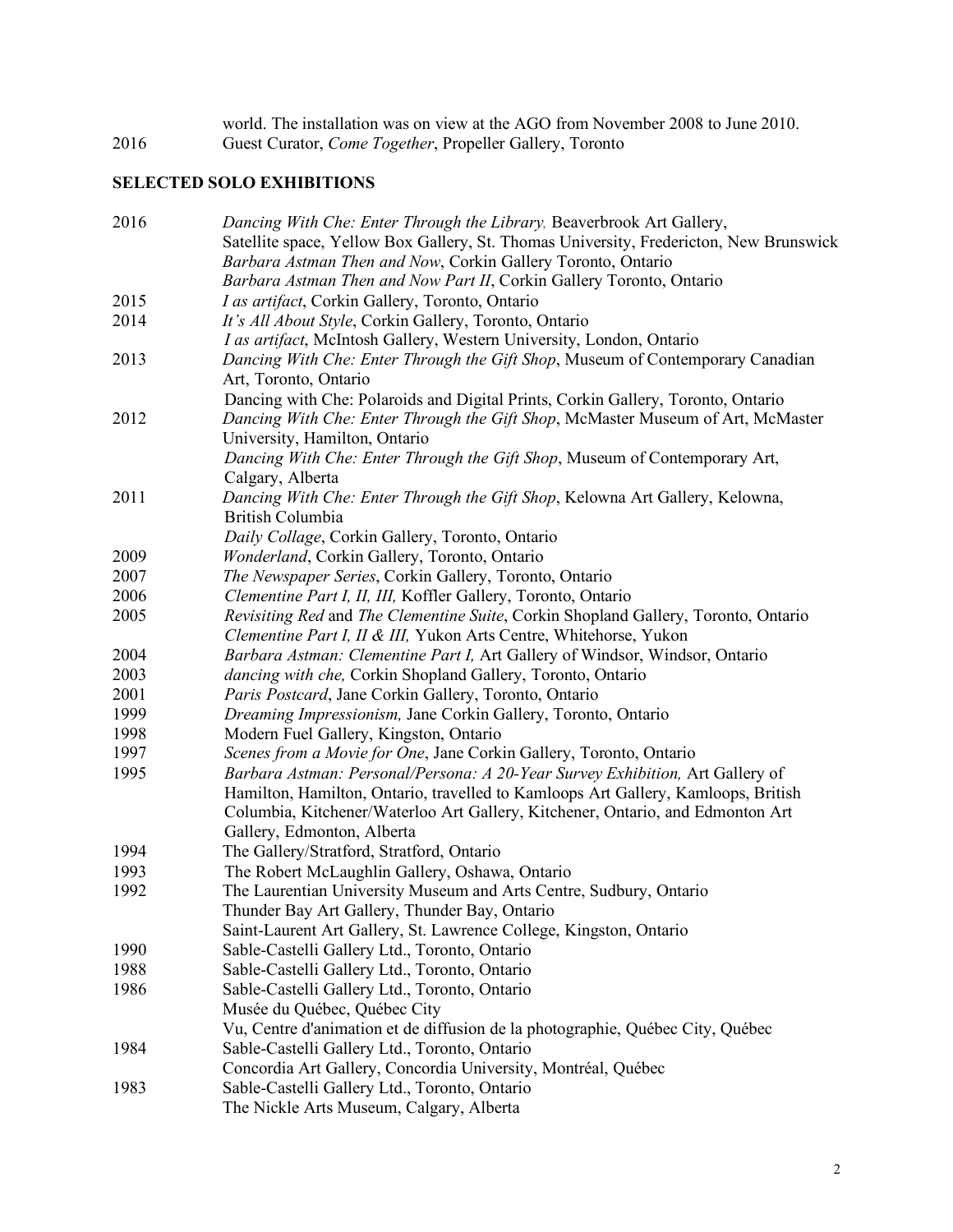| 1982 | Centre culturel canadien, Paris, France                             |
|------|---------------------------------------------------------------------|
|      | The Art Gallery of Peterborough, Peterborough, Ontario              |
|      | Sable-Castelli Gallery Ltd., Toronto, Ontario                       |
| 1981 | Sable-Castelli Gallery Ltd., Toronto, Ontario                       |
|      | The Laurentian University Museum and Arts Centre, Sudbury, Ontario  |
|      | The Mendel Art Gallery, Saskatoon, Saskatchewan                     |
|      | The Southern Alberta Art Gallery, Lethbridge, Alberta               |
|      | The SUB Art Gallery, University of Alberta, Edmonton, Alberta       |
|      | The Student Union Gallery, University of Delaware, Newark, Delaware |
| 1980 | Sable-Castelli Gallery Ltd., Toronto, Ontario                       |
|      | Whitewater Gallery, North Bay, Ontario                              |
|      | Agnes Etherington Art Centre, Kingston, Ontario                     |
|      | McIntosh Art Gallery, London, Ontario                               |
|      | Bruce Art Gallery, Canton, New York                                 |
|      | Optica, Montréal, Québec                                            |
| 1979 | Sable-Castelli Gallery Ltd., Toronto, Ontario                       |
|      | Jean Marie Antoine Gallery, Annapolis, Maryland                     |
| 1977 | Sable-Castelli Gallery Ltd., Toronto, Ontario                       |
| 1976 | S.A.W. Gallery Inc., Ottawa, Ontario                                |
| 1975 | National Film Board of Canada, Ottawa, Ontario                      |
| 1974 | Ryerson Photo Gallery, Toronto, Ontario                             |
| 1973 | Baldwin Street Gallery of Photography, Toronto, Ontario             |

# **SELECTED GROUP EXHIBITIONS**

| 2021 | From the Collection, Ryerson Image Center, (RIC) Toronto, Ontario                                      |
|------|--------------------------------------------------------------------------------------------------------|
|      | 2021 Summer Group Exhibition, Elan Fine Art, Vancouver, British Columbia                               |
|      | 60 over Sixty, 60 <sup>th</sup> Anniversary Toronto Outdoor Art Fair Exhibition, TOAF,                 |
|      | https://torontooutdoor.art/sixty-over-60                                                               |
|      | Articulating Legibility, Kitchner-Waterloo Art Gallery, Kitchner, Ontario                              |
|      | Winter 2020-2021 Group Exhibition, Elan Fine Art, Vancouver, British Columbia                          |
| 2020 | Accidental Geometries, Corkin Gallery, ArtToronto 2020, Toronto, Ontario                               |
|      | The Art of Light, (2 person) Oklahoma City Museum of Art, Oklahoma City, Oklahoma                      |
|      | Scenes from Under Childhood, Ryerson Image Center, (RIC) Toronto, Ontario                              |
|      | (Covid Postponmet/cancellation)                                                                        |
|      | Expressions 45: Rework/Revisit, Kitchener Waterloo Art Gallery, Kitchener, Ontario                     |
|      | Centre <sup>[3]</sup> for Artistic + Social Practice Presents: playtime, a video collaboration project |
|      | directed by Midi Ondera, Hamilton, Ontario, <b>EXC-19.com</b>                                          |
| 2019 | when the sun departs for a new horizon: celebrating 40 years of Corkin Gallery,                        |
|      | Corkin Gallery, Toronto, Ontario                                                                       |
|      | a quiet that stays, Art Gallery of Peterborough, Peterborough, Ontario                                 |
|      | Second Skin, Glenbow Museum, Calgary, Alberta                                                          |
|      | Photography in Canada 1960 -2000, Judith & Norman Alix Art Gallery, Sarnia,                            |
|      | Ontario                                                                                                |
|      | Stepping Out: Clothes for a Gallery Goer, Agnes Etherington Art Centre, Queen's                        |
|      | University, Kingston, Ontario                                                                          |
|      | Image Bank, Kunst-Werke Berlin, KW Institute for Contemporary Art, Berlin,                             |
|      | Curators: Krist Gruijhuijsen, Maxine Kopsa, Scott Watson.                                              |
| 2018 | 80s Image, Winnipeg Art Gallery, Winnipeg, Manitoba                                                    |
|      | Great and North, Imago Mundi Project, Onsite Gallery, Toronto, ON.                                     |
|      |                                                                                                        |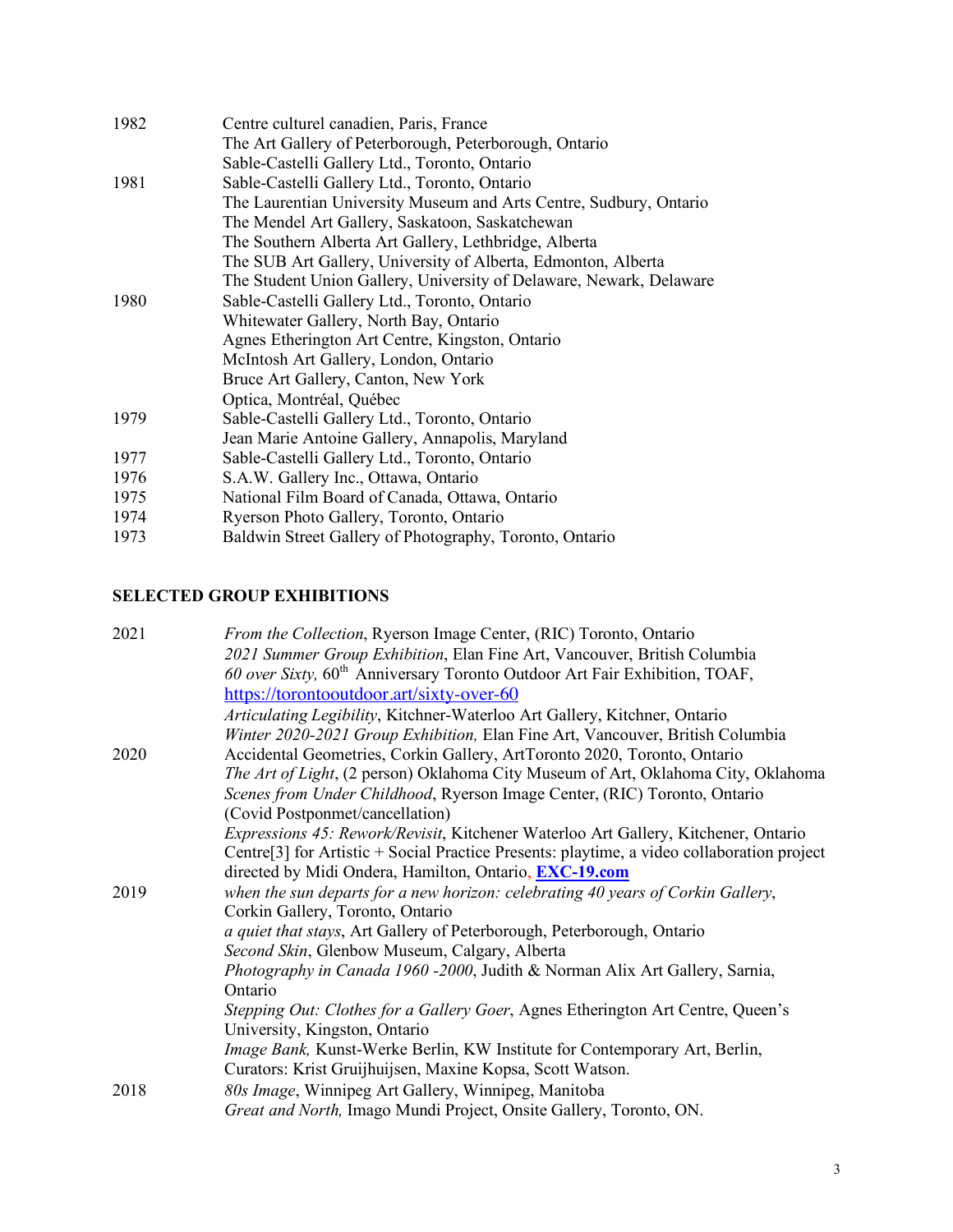|      | LookForward: recent acquisitions at the AGO, Art Gallery of Ontario, Toronto, Ontario                                           |
|------|---------------------------------------------------------------------------------------------------------------------------------|
|      | Speaking for Herself, Art Gallery of Hamilton, Hamilton, Ontario, curated by Tobi                                               |
|      | Bruce, Director, Exhibitions and Collections & Senior Curator.                                                                  |
|      | Photography in Canada 1960 - 2000, The Rooms, St. Johns, Newfoundland                                                           |
|      |                                                                                                                                 |
|      | The Poetics of Space, Kamloops Art Gallery, Kamloops, British Columbia                                                          |
|      | Living, Building, Thinking: art & expressionism, Vancouver Art Gallery, curated by Dr.                                          |
|      | Ihor Holubiziky, Senior Curator, McMaster Museum of Art, Hamilton, Ontario                                                      |
|      | Desire, Corkin Gallery, Toronto, Ontario                                                                                        |
|      | Through the Memory Atlas: 40 Years of Collecting, Kamloops Art Gallery, Kamloops,<br><b>British Columbia</b>                    |
| 2017 | <i>Photography in Canada 1960 – 2000</i> , Canadian Photography Institute of the National<br>Gallery of Canada, Ottawa, Ontario |
|      | JUNO HOUSE: R-Evolution, Canada Council Art Bank Exhibition Space, Ottawa,                                                      |
|      | Ontario                                                                                                                         |
|      | Open Edition, Carlton University Art Gallery, Ottawa, Ontario                                                                   |
|      | Fictions-Contemporary Photography from the Permanent Collection,                                                                |
|      | Beaverbrook Art Gallery, Fredericton, New Brunswick                                                                             |
|      | Great and North, Imago Mundi, Palazzo Loredan, Istituto Veneto di Scienze, Lettere ed                                           |
|      | Arti, Venice, Italy                                                                                                             |
|      | Disappearing Act, Thames Art Gallery, Thames, Ontario                                                                           |
| 2016 | Stare, Vancouver Art Gallery, curated by Grant Arnold, Vancouver, British Columbia                                              |
|      | Toronto: Tributes + Tributaries, 1971-1989, curated by Wanda Nanibush,                                                          |
|      | Assistant Curator of Canadian and Indigenous Art. Art Gallery of Ontario,                                                       |
|      | Toronto, Ontario                                                                                                                |
|      | Living Building Thinking: art & expressionism, McMaster Museum of Art, curated by Dr.                                           |
|      | Ihor Holubiziky, Senior Curator, McMaster Museum of Art, McMaster University,                                                   |
|      | Hamilton, Ontario                                                                                                               |
|      | Portraits, self and others (it's complicated), McIntosh Gallery, London, Ontario,                                               |
|      | curated by Director/Chief Curator James Patten                                                                                  |
|      | Chronologies, Museum London curated by Cassandra Getty and Melanie Townsend,                                                    |
|      | London, Ontario                                                                                                                 |
|      | Mapping Toronto's Public Art Landscape 1967 – 2015, Art Gallery of Ontario,                                                     |
|      | Toronto, Ontario                                                                                                                |
|      | Staging Abstraction, Art Gallery of Hamilton, curated by Melissa Bennett,                                                       |
|      | Hamilton, Ontario                                                                                                               |
| 2015 | Look Again: Colour Xerography Art Meets Technology at the AGO,                                                                  |
|      | Art Gallery of Ontario, Toronto, Ontario                                                                                        |
|      | Living Building Thinking, Art Gallery of Alberta, Edmonton, curated by Ihor Holubiziky,                                         |
|      | Senior Curator, McMaster Museum of Art, McMaster University, Hamilton, Ontario                                                  |
|      | The Double Bind: Conversations Between Modernism and Postmodernism,                                                             |
|      | Art Gallery of Alberta, Edmonton, Alberta                                                                                       |
| 2014 | Herland, 60 Wall Gallery, Deutsche Bank, New York City, New York                                                                |
|      | Art for a Century, 100 for the 100 <sup>th,</sup> Art Gallery of Hamilton, Hamilton, Ontario                                    |
| 2013 | We're in the Library, Koffler Gallery, Toronto, Ontario                                                                         |
|      | Light My Fire: Some Propositions about Portraits and Photography, Part I, curated by                                            |
|      | Sophie Hackett, Art Gallery of Ontario, Toronto, Ontario                                                                        |
|      | Flowers & Photography, McMaster Museum of Art, McMaster University,                                                             |
|      | Hamilton, Ontario                                                                                                               |
| 2012 | ContainR Art Festival, Museum of Contemporary Art (MOCA), Calgary, Alberta                                                      |
|      | Re-Story: Works from the Permanent Collection, Kamloops Art Gallery,                                                            |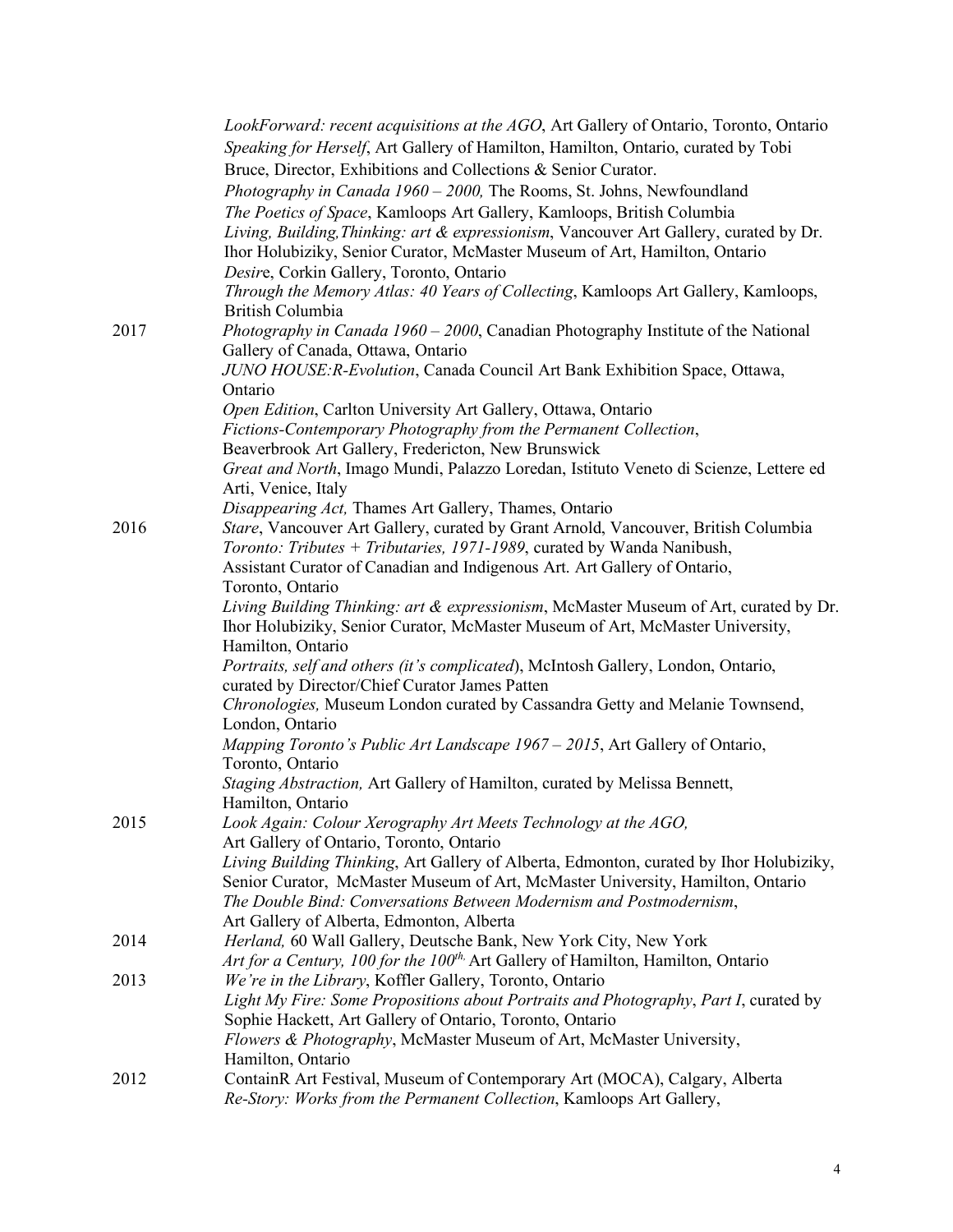|      | Kamloops, British Columbia                                                             |
|------|----------------------------------------------------------------------------------------|
|      | Some Things Last a Long Time: Seeing the Self in Autobiographical Art,                 |
|      | McIntosh Gallery, Western University, London, Ontario                                  |
|      | Freedom of Assembly, Oakville Galleries, Oakville, Ontario                             |
|      | Flowers & Photography, Art Gallery of Peterborough, Peterborough, Ontario              |
|      | 125 & 45: an interrogative spirit, McMaster Museum of Art, McMaster University,        |
|      | Hamilton, Ontario                                                                      |
| 2011 | Becoming: Photographs from the Collection of John and Ginny Soule,                     |
|      | Art Gallery of Hamilton, Hamilton, Ontario                                             |
|      |                                                                                        |
|      | New Acquisitions, Museum of Fine Arts, Boston, Massachusetts                           |
| 2010 | Art at Work: Corporate Collecting Practices Today, Art Gallery of Mississauga,         |
|      | Mississauga, Ontario                                                                   |
|      | Natural. /Disaster./, McIntosh Gallery, Western University, London, Ontario            |
|      | Art School (Dismissed), Shaw Street School, Toronto, Ontario                           |
| 2009 | Still Revolution: Suspended in Time, Museum of Contemporary Canadian Art,              |
|      | Toronto, Ontario                                                                       |
|      | Beautiful Fictions, Photography at the AGO, Art Gallery of Ontario, Toronto, Ontario   |
|      | Dancing While Driving, Corkin Gallery, Toronto, Ontario                                |
| 2008 | CLICK, Art Gallery of Nova Scotia, Halifax, Nova Scotia                                |
|      | The Luminous Body, Art Gallery of Peterborough, Peterborough, Ontario                  |
|      | The Presence of Portraits, Corkin Gallery, Toronto, Ontario                            |
|      | Story Time: Narrative in Contemporary Art, Art Gallery of Hamilton, Hamilton, Ontario  |
| 2007 | Nexus: Histories and Communities, Kelowna Art Gallery, Kelowna, British Columbia       |
|      | Out of Body, Deutsche Bank, New York, New York                                         |
|      | Framed: the Art of the Portrait, Art Gallery of Hamilton, Hamilton, Ontario            |
|      | Flat, Art Gallery of Alberta, Edmonton, Alberta                                        |
|      | Impulse Archaeology, WHITE BOX, New York, New York, travelled to Museum of             |
|      | Contemporary Canadian Art, Toronto, Ontario                                            |
|      | Reading the Picture, Confederation Centre of the Arts, Prince Edward Island            |
| 2006 | A Century of Art in Canada, Art Gallery of Peterborough, Peterborough, Ontario         |
|      | Expressions, Kitchener/Waterloo Art Gallery, Kitchener, Ontario                        |
|      | On Paper 2: Ideas of Order, University of Toronto Art Centre, Toronto, Ontario         |
| 2005 | Les Revenants, Le Mois de la Photo, MAI, (Montréal, arts interculturels),              |
|      | Montréal, Québec                                                                       |
| 2004 | Identities: Canadian Portraits, McMichael Canadian Art Collection, Kleinburg, Ontario  |
| 2003 |                                                                                        |
|      | Absolute Shape: Celebrating 50 Years of Collecting, Mackenzie Art Gallery,             |
|      | Regina, Saskatchewan                                                                   |
|      | The Found and the Familiar, Snapshots in Contemporary Canadian Art, TPW Gallery,       |
|      | Toronto, Ontario, travelled to Confederation Centre of the Arts, Charlottetown, Prince |
|      | Edward Island, Gallery Connexion, Fredericton, New Brunswick, Art Gallery of Bishop's  |
|      | University, Sherbrooke, Québec                                                         |
| 2002 | Docu Lomo, Gallery TPW, Toronto, Ontario                                               |
|      | Celebrating 60 Years, McIntosh Gallery, Western University, London, Ontario            |
|      | Three Artists: Barbara Astman, John Massey, Reinhard Reitzenstein, Exceler@tor,        |
|      | Toronto, Ontario                                                                       |
| 2001 | Osmosis: the passage, Kitchener/Waterloo Art Gallery, Kitchener, Ontario               |
|      | Taking on Colour: Technique in Colour Photography, Canadian Museum of                  |
|      | Contemporary Photography, Ottawa, Ontario                                              |
|      | Woman of Substance: Images from the Collection, Art Gallery of Hamilton,               |
|      | Hamilton, Ontario                                                                      |
|      | The Art of Mentoring, Lieutenant Governor's Suite, Queen's Park, Toronto, Ontario      |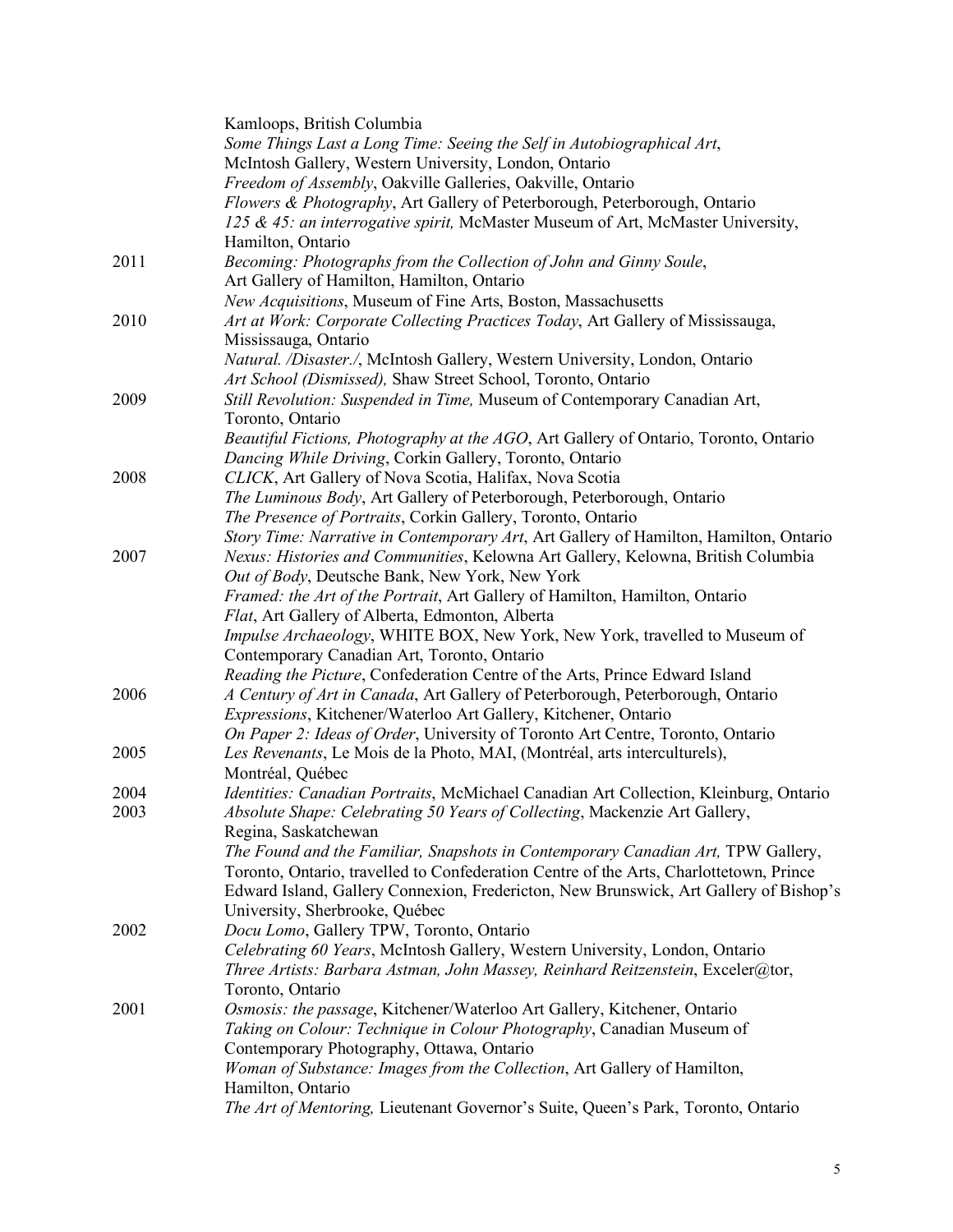| 2000 | From the Collection: Flowerpieces, Canadian Museum of Contemporary Photography,<br>Ottawa, Ontario                                                           |
|------|--------------------------------------------------------------------------------------------------------------------------------------------------------------|
|      | Photos géniques, Maison des arts de Laval, Montréal, Québec                                                                                                  |
|      | Reflections on the Artist: Portraits and Self Portraits, National Gallery of Canada,                                                                         |
|      | Ottawa, Ontario                                                                                                                                              |
|      | IMAGES, Photo Works From the Collection, Museum of Contemporary Canadian Art,                                                                                |
|      | Toronto, Ontario                                                                                                                                             |
| 1999 | By Invitation, Art Gallery of Hamilton, Hamilton, Ontario                                                                                                    |
|      | The Portrait, National Gallery of Canada, Ottawa, Ontario                                                                                                    |
|      | The Fine Line, Jane Corkin Gallery, Toronto, Ontario                                                                                                         |
|      | The Photography Lesson, York Quay Gallery, Harbourfront Centre, Toronto, Ontario                                                                             |
| 1998 | Home Base, Kamloops Art Gallery, Kamloops, British Columbia                                                                                                  |
| 1997 | Narrative, Archive, Toronto, Ontario                                                                                                                         |
|      | Beyond the Frame, Joseph D. Carrier Gallery, Toronto, Ontario                                                                                                |
| 1996 | Looking Back II, Southern Alberta Art Gallery, Lethbridge, Alberta                                                                                           |
| 1995 | Barbara Astman/Jiri Ladocha, Art Gallery of North York, North York, Ontario                                                                                  |
|      | How Red Works, Art Gallery of Hamilton, Hamilton, Ontario                                                                                                    |
|      | Que sont Les Pionniéres Devenues, Galerie Arts Technologiques, Montréal, Québec                                                                              |
| 1994 | Suspensions, McIntosh Gallery, Western University, London, Ontario                                                                                           |
|      | OCA Faculty Exhibition, Terminal Art Gallery, Toronto, Ontario                                                                                               |
|      | Interconnexions Copigraphiques, Montage 93, Visual Studies Workshop,                                                                                         |
|      | Rochester, New York                                                                                                                                          |
|      | New Works in the Permanent Collection, Laurentian University Museum and Arts                                                                                 |
|      | Centre, Sudbury, Ontario                                                                                                                                     |
|      | Looking Back II, Southern Alberta Art Gallery, Lethbridge, Alberta                                                                                           |
|      | Hidden Values: Canadian Corporations Collect, McMichael Canadian Art Collection,                                                                             |
|      | Kleinburg, Ontario                                                                                                                                           |
| 1993 | Artists with Their Work Exhibition, Art Gallery of Ontario, Toronto, Ontario                                                                                 |
|      | OCA Faculty Exhibition, John B. Aird Gallery, Toronto, Ontario                                                                                               |
|      | A Crowd of One, Art Gallery of Hamilton, Hamilton, Ontario                                                                                                   |
| 1992 | Astman/Dykhuis Exhibition, Art Gallery of Peterborough, Peterborough, Ontario                                                                                |
| 1990 | Rock, is there something you're not telling me?, The Koffler Gallery,                                                                                        |
|      | North York, Ontario                                                                                                                                          |
| 1989 | Kamloops Art Gallery, Kamloops, British Columbia                                                                                                             |
|      | 75 Works for 75 Years: Masterworks from the Permanent Collection of the Art Gallery of                                                                       |
|      | Hamilton, Art Gallery of Hamilton, Ontario                                                                                                                   |
| 1988 | Scripta Manent, La Galerie des arts Lavalin, Montréal, Québec                                                                                                |
|      | 1988 Persons Award Exhibition (Status of Women, Government of Canada),                                                                                       |
|      | Salon of the National Arts Centre, Ottawa, Ontario                                                                                                           |
|      | Canada-Mexico Photography Exhibition, Mexico City, Mexico                                                                                                    |
|      | Porkkana Collection, Museum of C Contemporary Art Kiasma, Helsinki, Finland                                                                                  |
| 1987 | Billboard Project, Olympic Arts Festival, Calgary, Alberta, billboards were installed<br>across Canada                                                       |
| 1986 |                                                                                                                                                              |
|      | Canada Collects: Contemporary Sculpture from the Art Bank, Washington Square,                                                                                |
|      | Washington, DC, travelled to PPG Place, Pittsburgh, Pennsylvania, Colony Square,<br>Atlanta, Georgia, LTV Building, Dallas, Texas, and San Diego Art Center, |
|      | San Diego, California                                                                                                                                        |
|      | Domiciles, Hallwalls Gallery, Buffalo, New York                                                                                                              |
|      | The Christmas Stocking, Laurentian University Museum and Arts Centre,                                                                                        |
|      | Sudbury, Ontario                                                                                                                                             |
| 1985 | Generation Polaroid, Forum des Halles, Paris, France                                                                                                         |
|      |                                                                                                                                                              |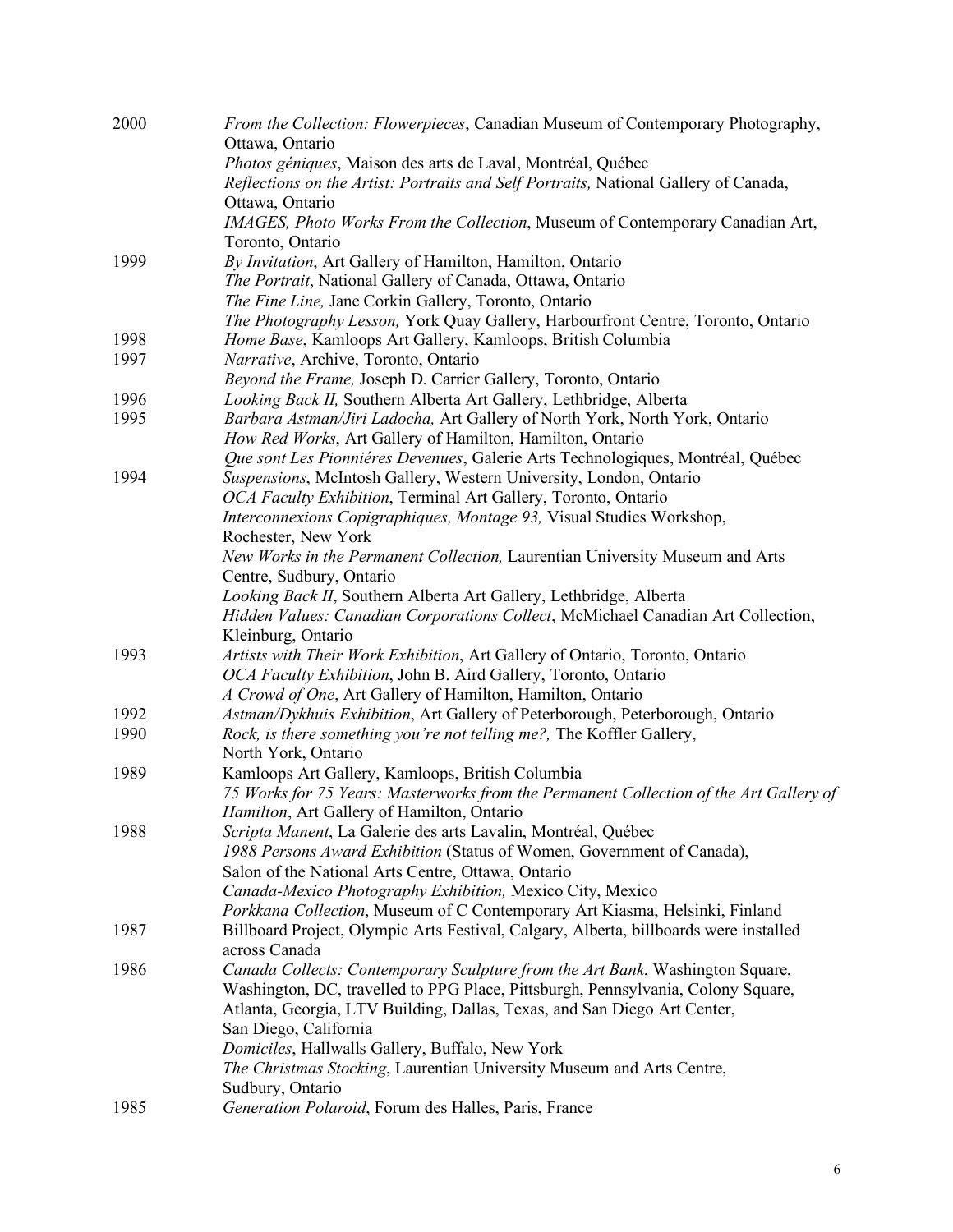|      | Visual Facts, Third Eye Centre, Glasgow, Scotland, travelled to Graves Art Gallery,   |
|------|---------------------------------------------------------------------------------------|
|      | Sheffield, England                                                                    |
|      | Recent Canadian Sculpture – Selections from the Canada Council Bank,                  |
|      | Winnipeg Art Gallery, Winnipeg, Manitoba                                              |
| 1984 | Edge and Image, Concordia Art Gallery, Concordia University, Montréal, Québec         |
|      | Immediate Art, Burlington Cultural Centre, Burlington, Ontario                        |
|      | Art by Design, Canada House, London, England                                          |
|      | Responding to Photography, Art Gallery of Ontario, Toronto, Ontario                   |
|      | Unconventional Photographic Images by Canadian Artists, Alvin Gallery,                |
|      | Stanley, Hong Kong                                                                    |
| 1983 | Photographic Sequences, Art Gallery of Peterborough, Peterborough, Ontario            |
|      | Women in Focus, Vancouver, British Columbia                                           |
|      | Recent Acquisitions, Art Gallery of Ontario, Toronto, Ontario                         |
|      | Toronto: Women Artists: Three Decades, Gallery Quan, Toronto, Ontario                 |
|      | Chromaliving, The Colonnade, Toronto, Ontario                                         |
|      | The Hand Holding the Brush, London Regional Art Gallery, London, Ontario              |
| 1982 | Sable-Castelli Gallery Ltd., Toronto, Ontario                                         |
| 1981 | 29 x 9, Art Gallery of Hamilton, Hamilton, Ontario                                    |
|      | Realism: Structure, and Illusion, Macdonald Stewart Art Centre, Guelph, Ontario       |
|      | Xerox Art, A.C.T. Gallery, Toronto, Ontario                                           |
|      | The Sable-Castelli Gallery Ltd., Toronto, Ontario                                     |
|      | Reproduction Art, La Galerie Powerhouse, Montréal, Québec                             |
|      | Xerographic Art, Motivation 5, Montréal, Québec                                       |
|      | Monumenta, YYZ Gallery, Toronto, Ontario                                              |
| 1980 | The Innovative Image, Art Rental, Art Gallery of Ontario, Toronto, Ontario            |
|      | The Eye of the Beholder, Art Gallery at Harbourfront, Toronto, Ontario                |
|      | Reflecting a Rural Consciousness, Canadian Cultural Centre, Paris, France             |
|      | Toronto, Part 1, Alberta College of Art Gallery, Calgary, Alberta                     |
|      | Electroworks, Canadian Centre of Photography and Film, Toronto, Ontario, travelled to |
|      | George Eastman House, Rochester, New York                                             |
| 1979 | Photo/Extended Dimensions, Winnipeg Art Gallery, Winnipeg, Manitoba                   |
|      | Alternative Imaging Systems, Everson Museum, Syracuse, New York                       |
|      | 20 x 20 Italia/Canada, Galerie Luca Polazzoli, Milan, Italy                           |
|      | Translations: Images with New Forms, Factory 77, Toronto, Ontario                     |
|      | HF Johnson Museum of Art, Cornell University, Ithaca, New York                        |
|      | Suzy Lake/Barbara Astman: Talking Photos, Artspace, Peterborough, Ontario             |
|      | SX 70, CEPA Gallery, Buffalo, New York                                                |
| 1978 | The Canadian Connection, Neikrug Galleries, New York, New York                        |
|      | National Film Board of Canada, Ottawa, Ontario                                        |
|      | Young Contemporaries '78, London Regional Art Gallery, London, Ontario                |
|      | Contemporary Canadian Photographic Portraits, Edmonton Art Gallery,                   |
|      | Edmonton, Alberta                                                                     |
|      | First Canadian Biennial of Prints and Drawings, Alberta College of Art,               |
|      |                                                                                       |
|      | Calgary, Alberta                                                                      |
| 1977 | Harbourfront Art Gallery, Toronto, Ontario                                            |
|      | Sable-Castelli Gallery Ltd., Toronto, Ontario                                         |
|      | The Instant Image, Camerawork Gallery, San Francisco, California                      |
|      | Anna Leonowens Gallery, NSCAD, Halifax, Nova Scotia                                   |
| 1976 | New Photographics/76, Ellensburg, Washington                                          |
|      | Women Photograph Men, Rockefeller Center, New York, New York                          |
|      | Figurative Works, Gallery 696, Rochester, New York                                    |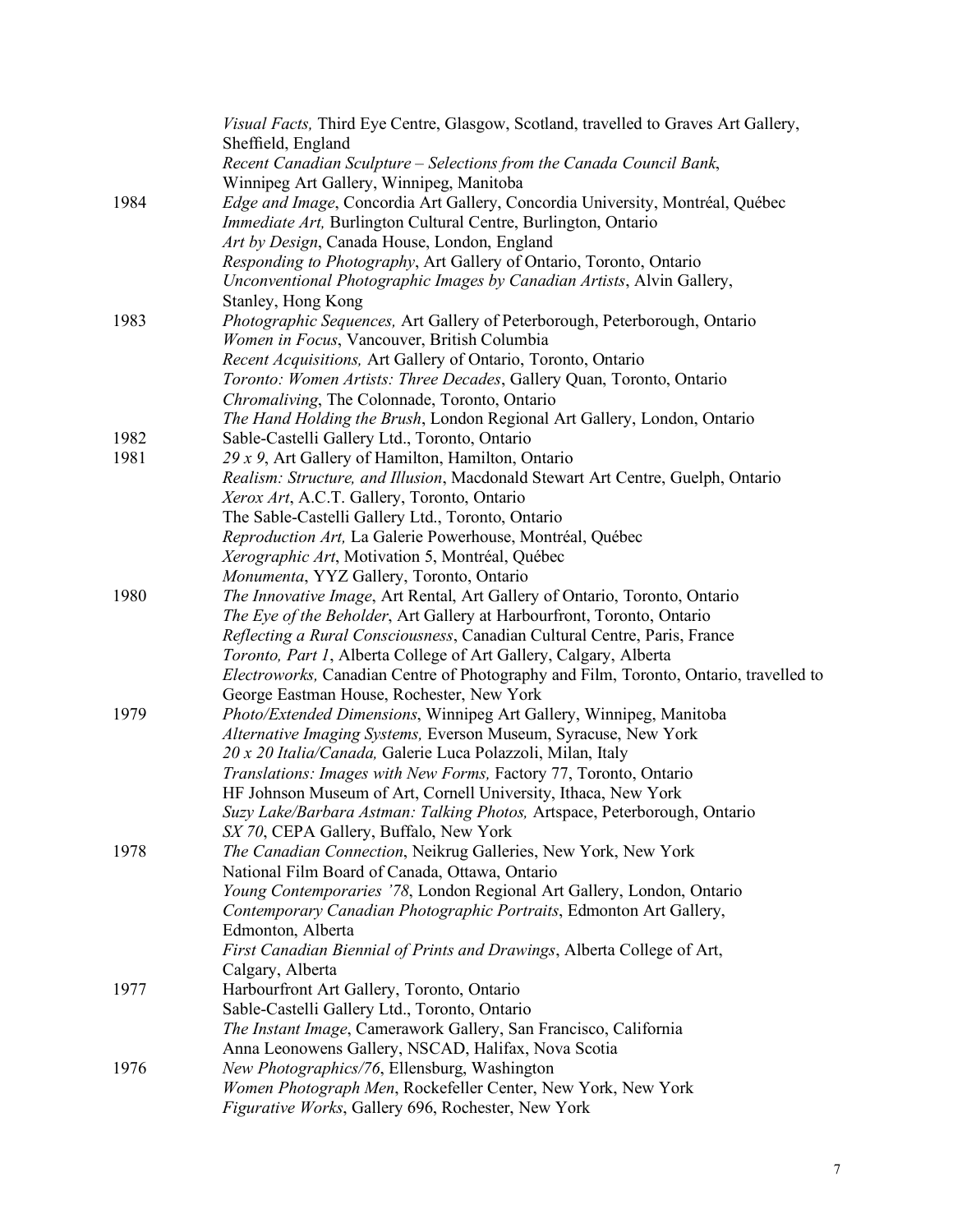|      | Alternatives, Camerawork Gallery, San Francisco, California                          |
|------|--------------------------------------------------------------------------------------|
|      | Forum '76, Montréal Museum of Fine Arts, Montréal, Québec                            |
|      | Colour Xerography, Art Gallery of Ontario, Toronto, Ontario                          |
|      | 100 Years: Evolution of the Ontario College of Art, Art Gallery of Ontario,          |
|      | Toronto, Ontario                                                                     |
| 1975 | Erotica, Lankin Camerawork Gallery, San Francisco, California                        |
|      | Chairs, Art Gallery of Ontario, Toronto, Ontario                                     |
|      | <i>Finger Lakes Exhibition</i> , Rochester Memorial Art Gallery, Rochester, New York |
|      | MFA Gallery, Rochester Institute of Technology, Rochester, New York                  |
|      | New Photographics '75, Sarah Spurgeon Gallery, Central Washington State College,     |
|      | Ellensburg, Washington                                                               |
|      | <i>Photographics '75, National Film Board of Canada, Ottawa, Ontario</i>             |
|      | <i>Breadth of Vision</i> , Fashion Institute of Technology, New York, New York       |
|      | <i>Exposure, Art Gallery of Ontario, Toronto, Ontario</i>                            |
|      | Déja Vue Gallery, Toronto, Ontario                                                   |

#### **PUBLIC AND CORPORATE COLLECTIONS**

Agnes Etherington Art Centre, Queen's University, Kingston, Ontario Andrew White Museum, Cornell University, Ithaca, New York Art Gallery of Alberta, Edmonton, Alberta Art Gallery of Hamilton, Hamilton, Ontario Art Gallery of Peterborough, Peterborough, Ontario Art Gallery of Ontario, Toronto, Ontario Beaverbrook Art Gallery, Fredericton, New Brunswick Bibliothèque Nationale, Paris, France Canada Council Art Bank, Ottawa, Ontario Canadian Museum of Contemporary Photography, Ottawa, Ontario C.I.L. Corporation, Toronto, Ontario Confederation Centre of the Arts, Charlottetown, Prince Edward Island Connor, Clark & Lunn, Toronto, Ontario and Vancouver, British Columbia Department of Foreign Affairs, Ottawa, Ontario Deutsche Bank Collection, Berlin, Germany The Gallery/Stratford, Stratford, Ontario The Government of Ontario Collection, Toronto, Ontario George Eastman Museum, Rochester, New York Hewlett-Packard Canada, Ltd., Toronto, Ontario John Labatt Limited Collection, London, Toronto, Ontario Kitchener/Waterloo Art Gallery, Kitchener, Ontario Kamloops Art Gallery, Kamloops, British Columbia Kelowna Art Gallery, Kelowna, British Columbia Laurentian University Museum and Arts Centre, Sudbury, Ontario Luciano Benetton Collection, Italy Mackenzie Art Gallery, Regina, Saskatchewan McIntosh Gallery, Western University, London, Ontario McMillan Binch, Toronto, Ontario Museum of Fine Arts Boston, Boston, Massachusetts Museum of Contemporary Art Kiasma, Helsinki, Finland Museum Würth, Künzelsau, Germany Nickle Arts Museum, University of Calgary, Calgary, Alberta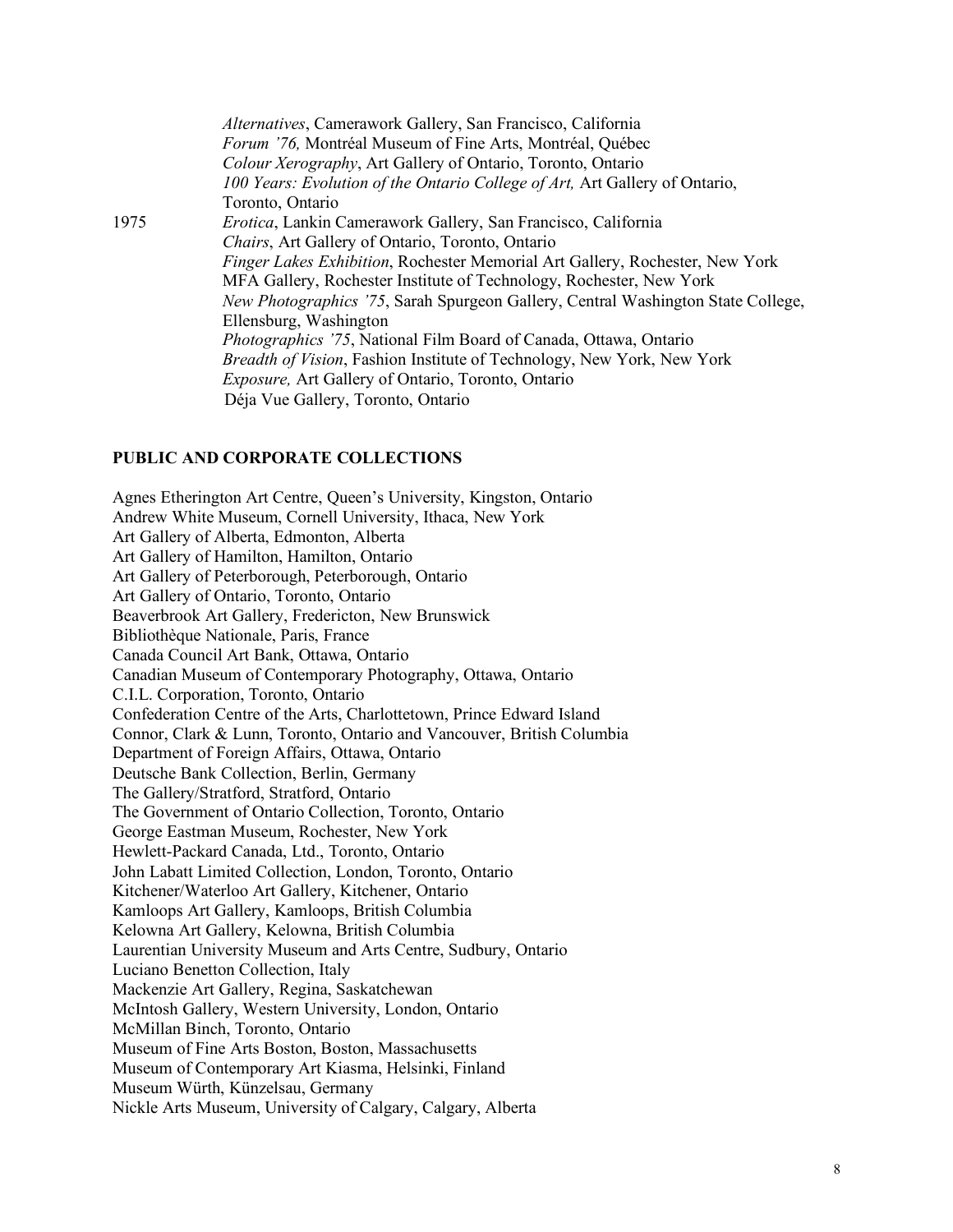Nova Corporation, Calgary, Alberta Oklahoma City Museum of Art, Oklahoma City, Oklahoma Osler Hoskins and Harcourt, Toronto, Ontario Polysar Limited, Toronto, Ontario Ryerson Image Centre, Toronto, Ontario The Robert McLaughlin Gallery, Oshawa, Ontario Sherman & Sterling, Toronto, Ontario Seneca College, Toronto, Ontario UBS, Switzerland University of Toronto Art Centre, Toronto, Ontario Victoria and Albert Museum, London, England Vancouver Art Gallery, Vancouver, British Columbia Winnipeg Art Gallery, Winnipeg, Manitoba Yale University Art Gallery, New Haven, Connecticut

### **PUBLIC ART/COMMISSIONS, AWARDS AND RELATED ACTIVITIES**

|               | 2010 – Present Barbara Astman Fonds, CA OTAG SC123, E. P. Taylor research Library & Archive, Art                      |
|---------------|-----------------------------------------------------------------------------------------------------------------------|
|               | Gallery of Ontario, Toronto, Ontario                                                                                  |
|               | https://www.ago.net/assets/files/pdf/special_collections/SC123.pdf                                                    |
| 2007          | National Magazine Award, Silver Award for the Newspaper Series as presented in Prefix                                 |
|               | Magazine, Toronto, Ontario                                                                                            |
|               | Private Commission, Present Tense, Christian Keesee, Oklahoma City, Oklahoma                                          |
| $2006 - 2010$ | The Murano on Bay, public art exterior glass windows, Toronto, Ontario                                                |
| 2005          | Loblaws Headquarters, three interior photographic murals, Brampton, Ontario                                           |
| 2003          | Canadian Embassy in Berlin, public art exterior glass windows, Berlin, Germany                                        |
| 2000          | Wolfond Centre For Jewish Campus Life, University of Toronto, public art exterior                                     |
|               | glass windows in collaboration with Susan Friedrich Architect Inc., Toronto, Ontario                                  |
| 1999          | The Portal Project, Baycrest Centre for Geriatric Care, interior photographic murals,                                 |
|               | Toronto, Ontario                                                                                                      |
| 1995          | Simcoe Place Public Art Project, interior glass windows, Cadillac Fairview Corporation,                               |
|               | Toronto, Ontario                                                                                                      |
| 1994          | Police Service Award, Hamilton-Wentworth Regional Police, Hamilton, Ontario                                           |
| 1994          | Simcoe Place Public Art Project, interior glass sculpture, Cadillac Fairview Corporation,                             |
|               | Toronto, Ontario                                                                                                      |
| 1993          | Bay/Hayter Public Art Project, Bay Hayter Developments, sidewalk of leaf patterned<br>cement pavers, Toronto, Ontario |
| 1992          | Creating Dances in Ontario Schools, National Ballet of Canada, a collaborative dance                                  |
|               | performance project with Menaka Thakkar, Robert Stevenson and selected students of                                    |
|               | Baythorn Public School, Toronto, Ontario                                                                              |
| 1991          | City of Ottawa, Art in Public Places Program, St. Laurent Complex Recreation Project,                                 |
|               | an integrated art and architecture project, Ottawa, Ontario                                                           |
| 1988          | Calgary Winter Olympics '88, a 1300 square-foot inlaid floor for the Olympic Speed                                    |
|               | Skating Oval building, and Billboard project, installed across Canada                                                 |
| 1981          | CIL Corporation, photographic mural, Toronto, Ontario                                                                 |
| 1980          | CBS Records, Toronto, cover art for eponymously titled Loverboy album                                                 |
|               |                                                                                                                       |

#### **SELECTED BIBLIOGRAPHY (Reviews, Articles, and Books)**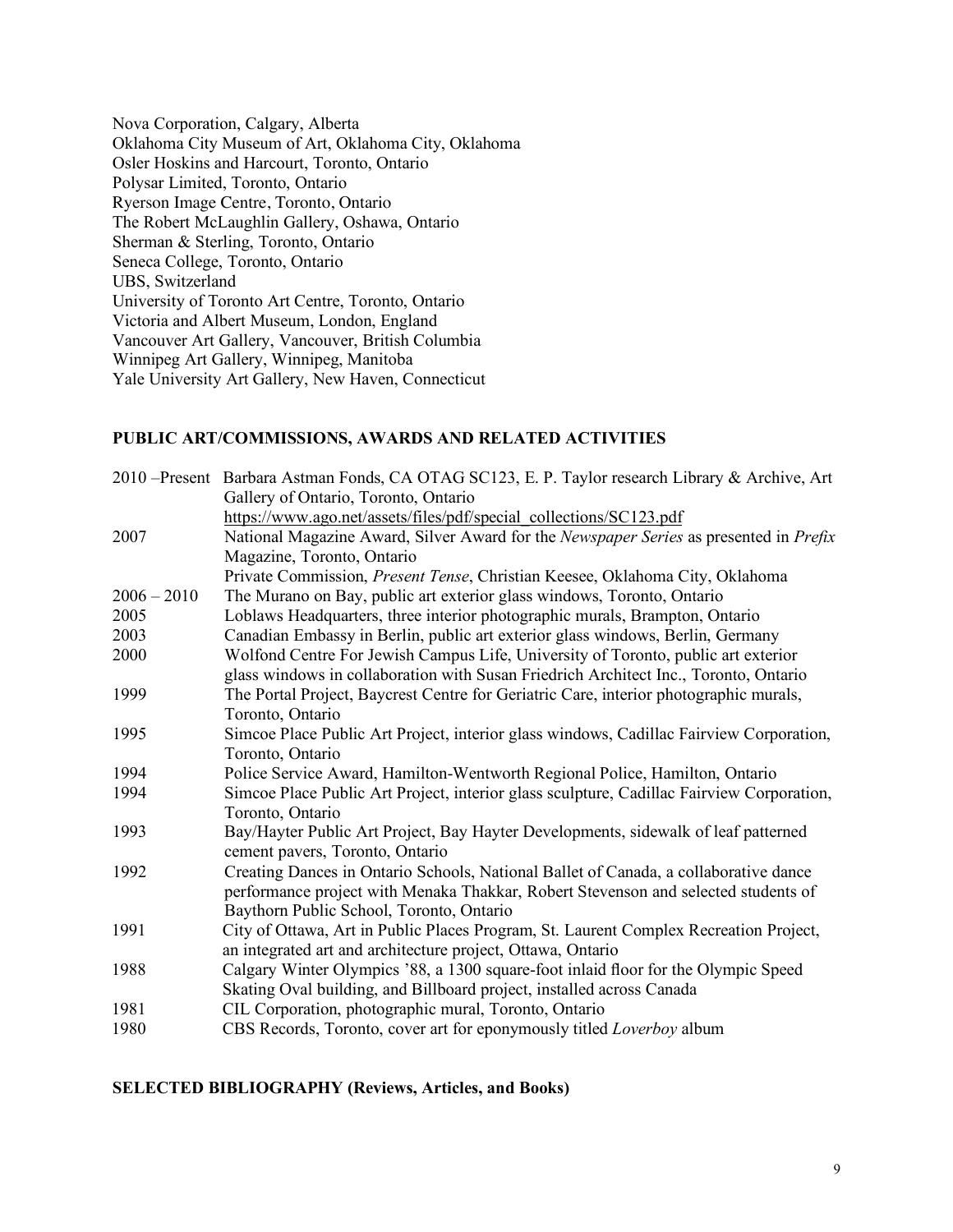| 2021 | Carter, Sue, Toronto Star, <i>Outdoor art fair celebrates 60 years</i> , July 6, 2021, pg.B7<br>Michayluk, Paulette, https://www.photoed.ca/post/on-the-bag, Women in |
|------|-----------------------------------------------------------------------------------------------------------------------------------------------------------------------|
|      | Photography, February 26, 2021                                                                                                                                        |
|      | Sook, Julia, ArtNet, 7 Artworks from Artnet's Gallery Network That Our Experts are                                                                                    |
|      | Loving This Week, Artnet Gallery Network, May, 17, 2021,                                                                                                              |
|      | https://news.artnet.com/buyers-guide/artnet-gallery-network-weekly-favorites- may-14-<br>2021-1969212                                                                 |
| 2020 | Georgiana Uhlyarik, Prefix Photo 41, Latent Images, Spring/Summer 2020, Red to the                                                                                    |
|      | Core: The Work of Barbara Astman by Georgiana Uhlyarik, Portfolio: Portraits and                                                                                      |
|      | Conversations with Empty Vessels by Barbara Astman                                                                                                                    |
|      | Collection Jan Muldar, Contemporaty Photography, Stefano Klima, Jan Mulder, Marta                                                                                     |
|      | Gili, Francoise Hebner, by RM publisher House, Spain                                                                                                                  |
| 2019 | E.C. Woodley, Vie Des Arts, December 3, 2019, A Fortieth Anniversary Exhibition at the                                                                                |
|      | Corkin Gallery in Toronto, https://viedesarts.com/article1399-at-the-Corkin-Gallery-                                                                                  |
|      | in-Toronto                                                                                                                                                            |
|      | Isadora Chicoine-Marinier, National Gallery of Canada, Canadian Photography Institute<br>for the National Gallery of Canada, Ottawa, Ontario:                         |
|      | https://www.gallery.ca/canadian-photography-institute-blog/collecting-cards-cartes-de-<br>visite                                                                      |
|      | GalleriesWest, , Brendan Fernandes, Skeena Reece, Barbara Astman, Winnie Truong and                                                                                   |
|      | Tia Halliday: Second Skin, https://www.gallerieswest.ca/events/second-skin/                                                                                           |
|      | Hanna, Maeve, Akimblog, Second Skin at Glenbow, Calgary.                                                                                                              |
|      | https://akimbo.ca/akimblog/second-skin-at-glenbow-calgary/                                                                                                            |
|      | Israelson, David. Globe and Mail, Toronto, March 5, 2019, Is it art? Maybe. Is it a good                                                                              |
|      | investment?                                                                                                                                                           |
|      | https://www.theglobeandmail.com/investing/article-is-it-art-maybe-is-it-a-good-                                                                                       |
|      | investment-that-may-be-harder-to/                                                                                                                                     |
| 2018 | Thomson, John, German Expressionism, Vancouver Art Gallery,                                                                                                           |
|      | http://www.gallerieswest.ca/magazine/stories/german-expressionism/                                                                                                    |
|      | Anthony, Robin, RBC Art Collectino: Contemporary Works, Essays by Deborah Dexter,                                                                                     |
|      | Corrie Jackson, Robin Anthony and David Balzer, pg, 8,9. Toronto, Ontario                                                                                             |
|      | Living, Building, Thinking: art & expressionism, Vancouver Art Gallery,                                                                                               |
|      | http://www.blouinartinfo.com/news/story/2933853/living-building-thinking-art-and-                                                                                     |
|      | expressionism-at-vancouver, March 2018.                                                                                                                               |
| 2017 | Holubizky, Ihor, Living, Building, Thinking: Art and Expressionism, Belton, Robert,                                                                                   |
|      | Dietmar, Elger, Heller, Reinhold Heller and Holubizky, Ihor. McMaster Museum of Art,                                                                                  |
|      | ABC Art Books Canada, 2017, p. 5-6, p. 162-163.                                                                                                                       |
| 2016 | Knelman, Sara. "Barbara Astman, Corkin Gallery, Toronto, Canada." FRIEZE,                                                                                             |
|      | https://www.frieze.com/article/barbara-astman, June 3.                                                                                                                |
|      | Knelman, Sara. "Barbara Astman, Corkin Gallery, Toronto, Canada." FRIEZE,                                                                                             |
|      | No.181, 25 <sup>th</sup> anniversary issue, September, pg. 176.                                                                                                       |
|      | Whyte, Murray. "For Contact, Paul Butler at Division, Barbara Astman at Corkin."                                                                                      |
|      | Toronto Star, Entertainment, Visual Arts, May 3                                                                                                                       |
|      | https://www.thestar.com/entertainment/visualarts/2016/05/03/for-contact-paul-butler-at-                                                                               |
|      | division-barbara-astman-at-corkin.html                                                                                                                                |
|      | Adams, James. "The Contact Photography Festival exhibits the experts can't wait to see."                                                                              |
|      | The Globe and Mail, Globe Arts, April 29, p. R3,                                                                                                                      |
|      | http://www.theglobeandmail.com/arts/art-and-architecture/the-contact-photography-                                                                                     |
|      | festival-exhibits-the-experts-cant-wait-to-see/article29797395/                                                                                                       |
|      | Fasche, Melanie. "The Artful City: Interview with Barbara Astman." Spacing Magazine,                                                                                  |
|      | http://spacing.ca/toronto/2016/02/18/the-artful-city-interview-with-barbara-astman/                                                                                   |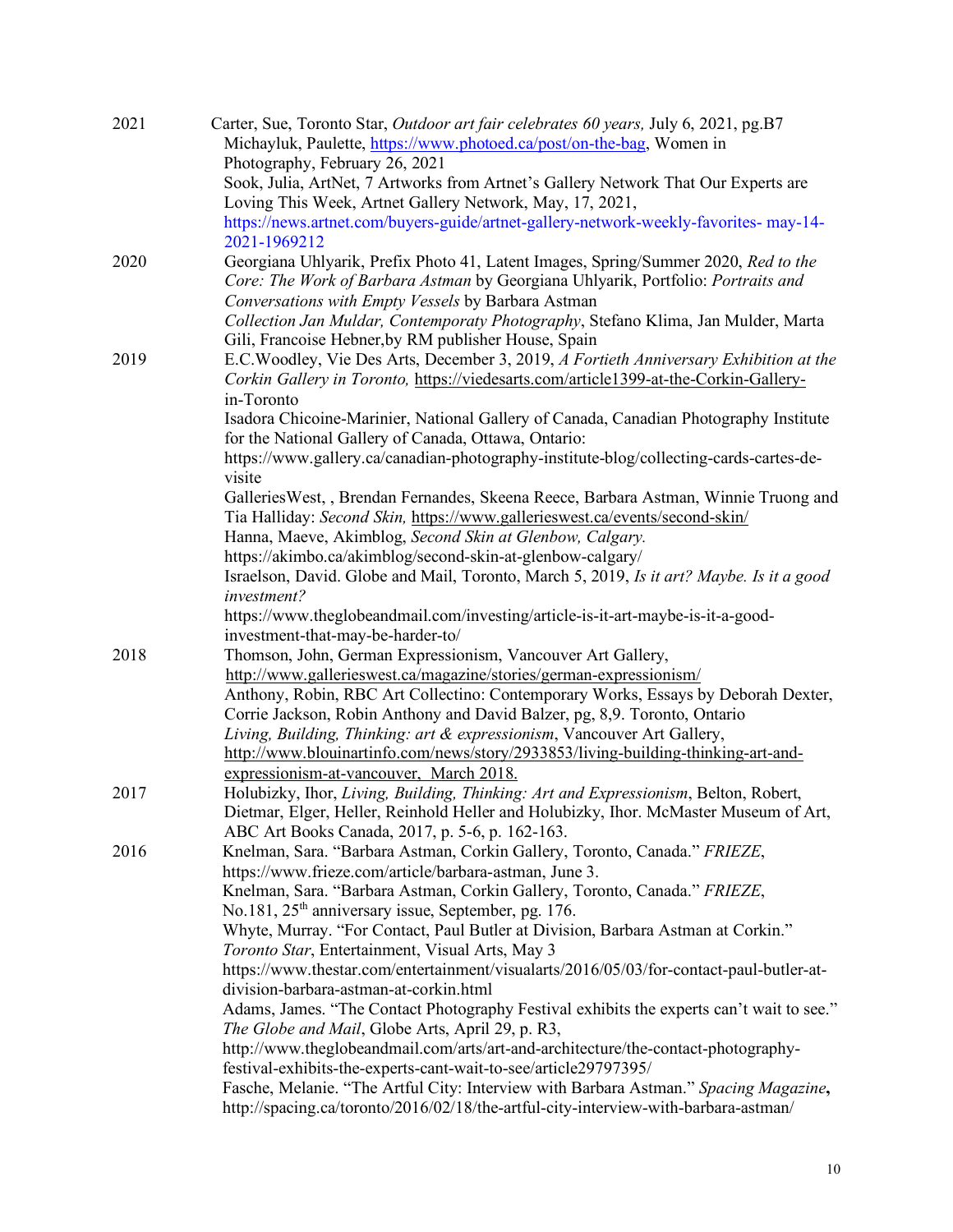|      | Broda, Maggie. "Interview with Artist and OCAD U Professor: Barbara Astman."<br>Fleck Contemporary Art Magazine. Vol. 8, Issue 1, Toronto, Ontario, Spring/Summer, |
|------|--------------------------------------------------------------------------------------------------------------------------------------------------------------------|
|      | p. 20-21.                                                                                                                                                          |
| 2015 | Sackler, Elizabeth A. Center for Feminist Art at the Brooklyn Museum, New York,                                                                                    |
|      | http://www.brooklynmuseum.org/eascfa/feminist art base/barbaraastman<br>KhipuZ. Peru's Contemporary Cultural Magazine, PARC: A Cultural Phenomenon. April,         |
|      |                                                                                                                                                                    |
|      | http://www.khipuz.com/parc-a-cultural-phenomenon/                                                                                                                  |
|      | Morsch, Mike. The Vinyl Dialogues Volume II: Dropping the Needle. Biblio Publishing,<br>Columbus Ohio, p. 239-248.                                                 |
|      | Whyte, Murray. "On the Wall, I as Artifact." Toronto Star, Section E, September 1,                                                                                 |
|      | p. E4.                                                                                                                                                             |
|      | Cooley, Alison. "Review: Modernism and Postmodernism Find                                                                                                          |
|      | Camaraderie," The Double Bind. Art Gallery of Alberta, Edmonton, Canadian Art,                                                                                     |
|      | Spring, http://canadianart.ca/reviews/the-double-bind-review-modernism-and-                                                                                        |
|      | postmodernism-find-camaraderie/                                                                                                                                    |
| 2014 | Clarke, Bill. ARTnews, Reviews: International. Barbara Astman, Corkin Toronto,<br>Volume 113, Number 4, New York, April, p. 110.                                   |
|      | Israelson, David. "Modern art lovers make pilgrimage to Texas Desert Town."                                                                                        |
|      | The Globe and Mail. December 16,                                                                                                                                   |
|      | http://www.theglobeandmail.com/life/travel/destinations/modern-art-lovers-make-                                                                                    |
|      | pilgrimage-to-texas-desert-town/article22105627/                                                                                                                   |
|      | Errett, Benjamin. "It's all about style." The National Post, Arts & Life, January 27, p.1.                                                                         |
|      | Islander, Martin (producer). Online video profile, OCAD University, Toronto, Ontario                                                                               |
|      | http://www.youtube.com/watch?v=2HBz7drlEYE                                                                                                                         |
|      | Lewington, Jennifer, "School's out- and reinvented spaces are in." The Globe and Mail,                                                                             |
|      | November 13, p. B15.                                                                                                                                               |
|      | Uhlyarik, Georgiana. "A Movie for One." Canadian Art, Spring, p. 110-116.                                                                                          |
| 2013 | Aang, Ashley. "One-on-One with Barbara Astman." Lomography International                                                                                           |
|      | Magazine, Toronto, Ontario.                                                                                                                                        |
|      | Anon. "Fit to Print." Flare, Vol. 35 / NO 10, Localist, Toronto, October, p. 38.                                                                                   |
|      | Cooley, Alison. "Old School is New Again in Artscape's Latest Revamp."                                                                                             |
|      | Canadian Art Online.                                                                                                                                               |
|      | Jager, David. "Che on the body." NOW Magazine, Art Reviews, July 4-11, Volume 32,                                                                                  |
|      | Number 44, p. 48.                                                                                                                                                  |
|      | McNamara, Rea, Blouin, "Barbara Astman Collaborates with Jonathan+Olivia on<br>"Newspaper" Scarves." ARTINFO, Monday, Silhouettes,                                 |
|      | http://blogs.artinfo.com/silhouettes/2013/10/17/barbara-astman-collaborates-with-                                                                                  |
|      | jonathanolivia-on-newspaper-scarves/, October 21.                                                                                                                  |
|      | Schecter, Fran. "Library love, Koffler fetes its school connection." NOW Magazine,                                                                                 |
|      | Issue 1655, Vol. 33, No. 16, December 19-25, p. 62.                                                                                                                |
|      | Uhylarik, Georgiana. Highlights from the Collection of the Art Gallery of Ontario.                                                                                 |
|      | Art Gallery of Ontario, ed. Jim Shedden, p. 289.                                                                                                                   |
|      | Whyte, Murray, "Downtown, an uptown gallery finds a home." Toronto Star, p E1+ E2,                                                                                 |
|      | Monday November 18, Section E.                                                                                                                                     |
| 2012 | Leong, Melissa, "SOLD, what three artists would buy at the important Canadian Art                                                                                  |
|      | Auction at Sothebys." National Post, May 24, Visual Arts, p. AL 3.                                                                                                 |
|      | Schecter, Fran. "Fresh mashups, Collage persists in the digital age," NOW Magazine,                                                                                |
|      | Vol. 31 No. 52, August 23-30.                                                                                                                                      |
|      | Van de Ven, Lisa. "Framing the evolution of Photography." Globe and Mail,                                                                                          |
|      | January 7, p. 8.                                                                                                                                                   |
|      | Whyte, Murray. "Freedom of Assembly, Oakville Galleries." Toronto Star,                                                                                            |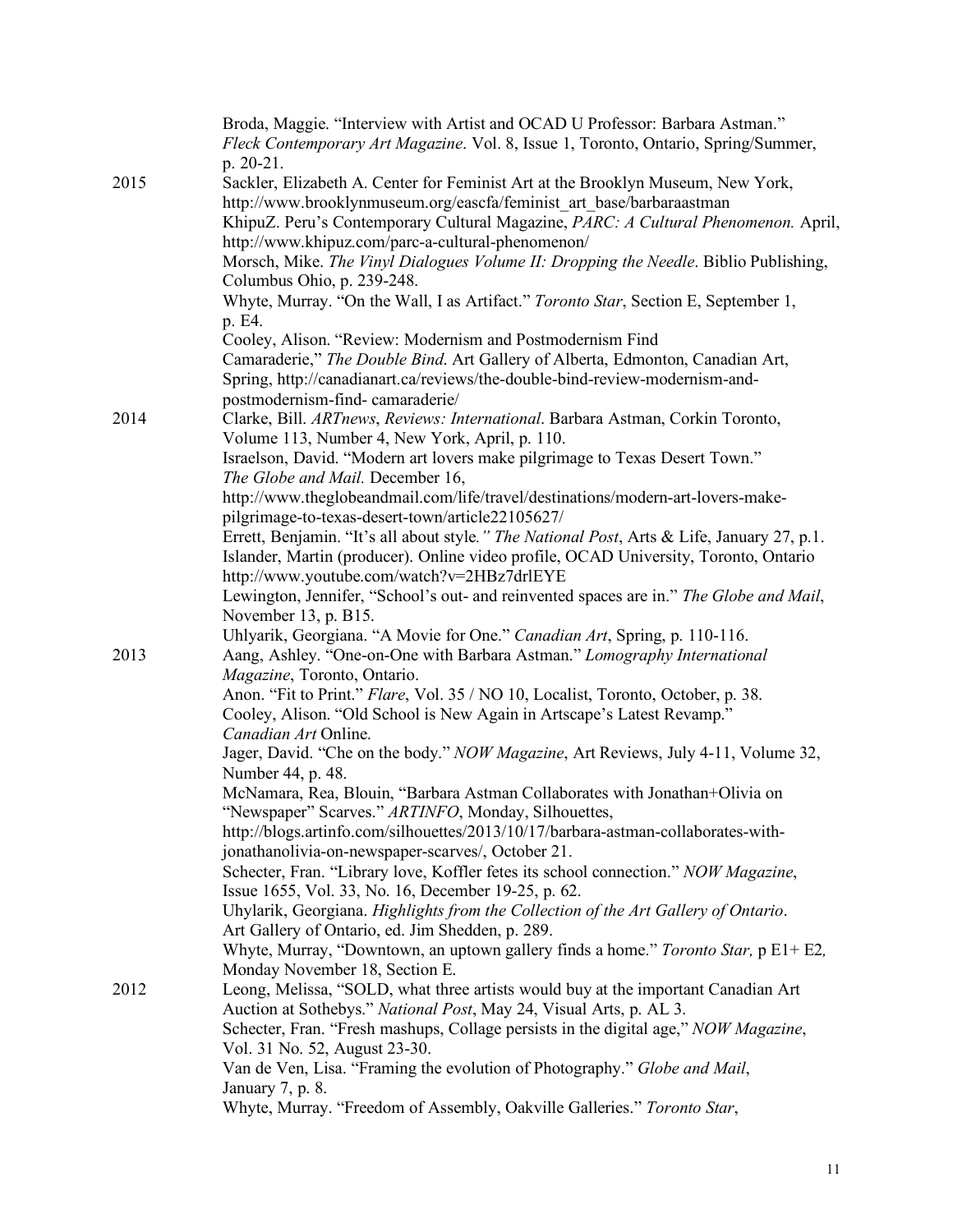|      | online edition, July 7.<br>Wylie, Liz. "Barbara Astman." Canadian Art, Spring, p. 120.                                                                                       |
|------|------------------------------------------------------------------------------------------------------------------------------------------------------------------------------|
| 2011 | Moser , Gabrielle. "Barbara Astman, Corkin Gallery." Artforum.com/critics' pick,<br>ARTFORUM, October.                                                                       |
|      | Priegert, Portia. "Barbara Astman: Feature Preview," Galleries West, Summer,<br>Volume 10, Number 2, p. 30.                                                                  |
|      | Wylie, Liz. "Astman takes a dance with che," Kelowna Capital News, Kelowna,<br>British Columbia, April 27, p. B7.                                                            |
| 2010 | Marr, Garry. "Art of the build," National Post, June 5, p. 4.                                                                                                                |
| 2009 | Blaikie, Fiona. CANADIAN ART/WORKS: A Resource for Primary, Junior,<br>Intermediate and Senior Teachers. Thunder Bay: Lakehead University,                                   |
|      | Canadian Society for Education through Art, p. 73, 114, 195.                                                                                                                 |
|      | Dault, Gary Michael. "Barbara Astman and Sharon Switzer at the Corkin Gallery."<br>The Globe and Mail, December 5, p. R17.                                                   |
|      | Kostoff, Larissa. "Astman Opens AGO, Completes Major Public Art Project,"                                                                                                    |
|      | Sketch (newsletter of Ontario College of Art and Design University), January, p. 18-19.<br>Liss, David, and Bonnie Rubenstein. Still Revolution: Suspended in Time.          |
|      | Toronto: Museum of Contemporary Canadian Art, Contact Catalogue, p. 16-33.                                                                                                   |
|      | Saint-Jacques, Rosanne. "Process of Development," National Post, April 30, p. AL8.<br>Uhylarik, Georgiana. Highlights from the Collection of the Art Gallery of Ontario. Ed. |
|      | Jim Shedden, Art Gallery of Ontario, Toronto, Ontario, p. 289.                                                                                                               |
|      | Van de Ven, Lisa. "Home is where the art is," National Post, January 24.                                                                                                     |
|      | Whyte, Murray. "Barbara Astman's Wonderland at Jane Corkin." Toronto Star,<br>online edition, November 16.                                                                   |
|      | Whyte, Murray. "Contact 2009, Photographic free-for-all finally gets some respect,"                                                                                          |
|      | Toronto Star, April 30, p. E1; E6.<br>Whyte, Murray, "Beautiful Fictions," Toronto Star, November, 5.                                                                        |
| 2008 | Goddard, Peter. "The lost art of portraits," The Toronto Star, February 9, p. E15.                                                                                           |
|      | Glick, Julie. Online Interview, MAG Publication, (Mass Art Guide), Toronto,<br>WWW.MASSARTGUIDE.COM, April.                                                                  |
|      | Graham, David. "Instant History: Developing into a thing of the past  Fade to Black,"                                                                                        |
|      | Toronto Star, April 3, L1, 3.                                                                                                                                                |
| 2007 | Cramp, Beverly. "Artworks in the law office: not just decoration," The Lawyers Weekly,<br>Vol. 27, No. 13, August 10, p. 21.                                                 |
|      | Rhodes, Richard. "Toronto NOW." Canadian Art, Volume 24, Number 4,                                                                                                           |
|      | Winter/December, p. 67-68.<br>Sandals, Leah. "Questions & Artist, the better way to recycle newspaper." National Post,                                                       |
|      | April 19, p. 5.                                                                                                                                                              |
| 2006 | Canadian Portraits. Ed. Sharona Adamowicz-Clements, McMichael Canadian<br>Art Collection, Kleinburg, Ontario.                                                                |
|      | Carte Blanche Photography 1. Toronto: The Magenta Foundation, p. 14-15.                                                                                                      |
|      | Dault, Julia. "A light on survival, loss and the future." National Post, January 12,<br>p. AL 10.                                                                            |
|      | Holubizky, Ihor. The Clementine Suite. Toronto: Koffler Gallery, January.                                                                                                    |
|      | Jordan, Betty Ann. "Barbara Astman," Toronto Life, February, Vol. 40, No. 2, p. 100-1                                                                                        |
|      | Mays, John Bentley. "Canadian Embassy in Berlin." Canadian Architect, February,<br>Volume 51, Number 2, p. 33-38.                                                            |
|      | Ramulkan, Camille. "The Art for Heart for Casey House," Luxe Magazine, Vol. 1,                                                                                               |
| 2005 | Issue $1$ , Nov. $2$ .<br>Chalykoff, Leighann. "Photographer's work creates a shadowy universe,"                                                                             |
|      | The Whitehorse Star, May 6, p. 41.                                                                                                                                           |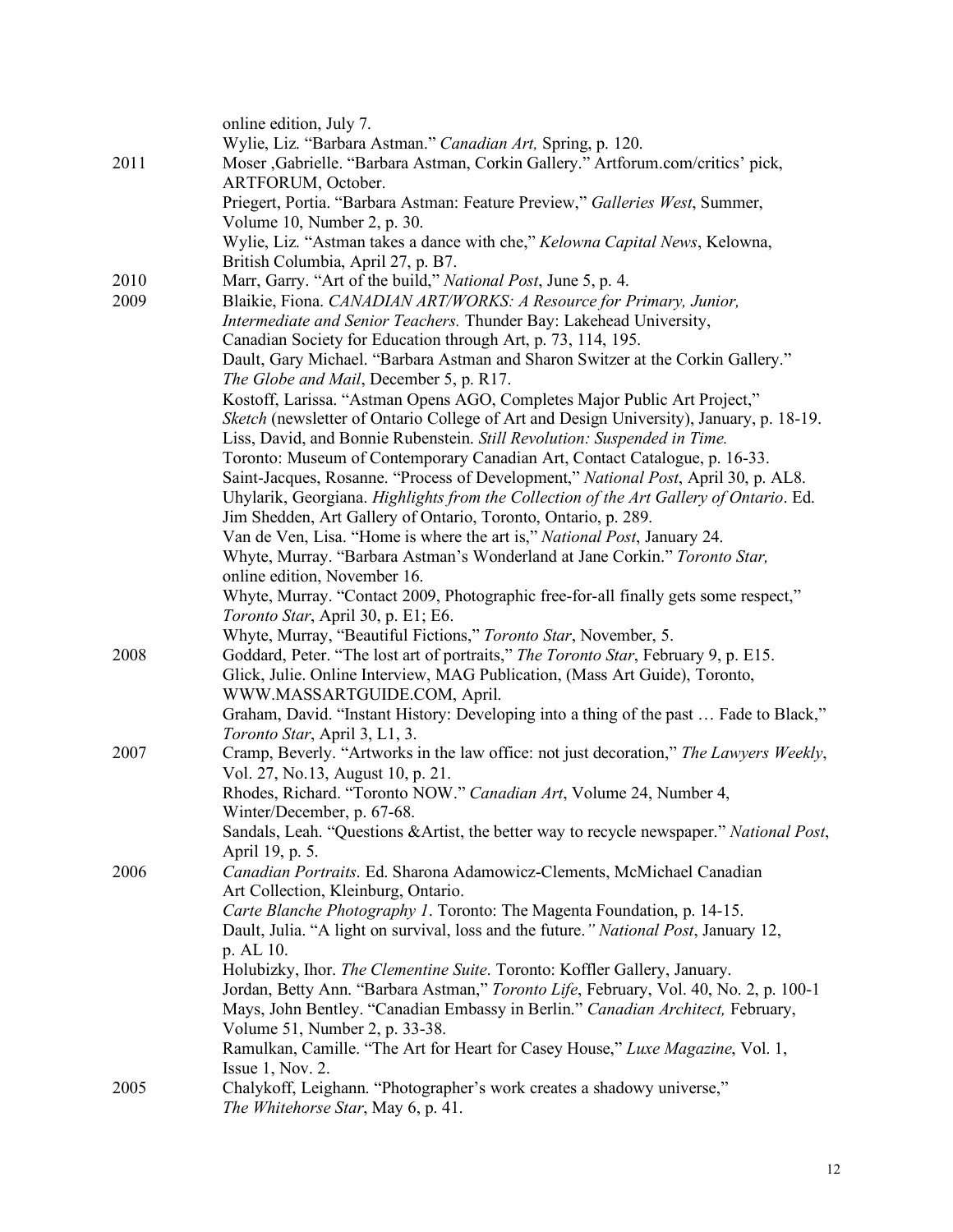|      | De Georgio.Lorianna. "Finding Colour in Blackness," North York Town Crier,                                                          |
|------|-------------------------------------------------------------------------------------------------------------------------------------|
|      | December, p. 9.                                                                                                                     |
|      | Garmet. Eldon. <i>Impulse Archaeology</i> . Toronto: University of Toronto Press, p. 266-67.                                        |
|      | Keevil, Genesee. "Celebrating the ordinary," The Yukon News, May 2, p. 12.                                                          |
|      | Langford, Martha. "Image & Imagination." Montréal: le Mois de la Photo à Montréal,                                                  |
|      | p. 185-190.                                                                                                                         |
|      | Papoff, Lawrence. "Susan Friedrich, Designs for Living," Lifestyles, Vol.33, No. 195,                                               |
|      | p. 38-40.                                                                                                                           |
|      | Vaughan, RM. "The Big Picture." National Post, April 30, p. TO 11.                                                                  |
| 2004 | Browne, Kelvin. "It isn't a snap", National Post, February 7, SP, 1, 9                                                              |
|      | Brunet, Carrie. "UJA Federation of Toronto host first annual artist awards"                                                         |
|      | Annex Guardian (Toronto), Oct. 15, p. 3                                                                                             |
|      | Enright, Robert. "Three Photographers: Barbara Astman, Ruth Kaplan, Lori Newdick."                                                  |
|      | Border Crossings, Volume 23, Number 1, p. 44-50.<br>Grant, Vanessa. "The life and inspiration behind the photos of Barbara Astman." |
|      | Centre of the City (Toronto), Volume 1, Number 5, November/December, p. 89-91.                                                      |
|      | Martin, E.Sandra, "Living the Dream", MoneySense, February/March. Vol.6, No. 1,                                                     |
|      | p. 47.                                                                                                                              |
|      | Wright, David. "On Sabbatical," Sketch (newsletter of the Ontario College of Art and                                                |
|      | Design University), Spring, cover & p. 7-8.                                                                                         |
| 2003 | Wylie, Liz. "Barbara Astman." Canadian Art, Fall, Volume 20, Number 3, p. 139.                                                      |
| 2002 | Walker, Susan. "Art by Numbers," Toronto Star, June 1, p. K6.                                                                       |
| 2001 | Black, Debra, Mentors help crack the glass ceiling, International Women's Week,                                                     |
|      | Toronto Star, Monday, March 5, p. C1 & C8.                                                                                          |
|      | Mays, John Bentley. "The secret life of picture postcards." National Post, September 8,                                             |
|      | p. F8.                                                                                                                              |
| 2000 | Coleman, A.D. "Letter from Toronto/New York, No. 86." Photo Metro, Volume 18,                                                       |
|      | Issue 157, San Francisco, California, p. 30-31.                                                                                     |
|      | Henighan, Tom. The Maclean's Companion to Canadian Arts and Culture.                                                                |
|      | Vancouver: Raincoast Books, p. 84; 90.                                                                                              |
|      | Outstanding People of the 20th Century. Cambridge, England: International                                                           |
|      | Biographical Centre.                                                                                                                |
|      | Penaloza, Si Si. "Toronto, An Art Scene Not to Be Missed." Art News (New York),                                                     |
|      | Volume 99, Number 9, October, p. 113-120.                                                                                           |
|      | Sykes, Claire. "Barbara Astman, Insider Profile." Photo Insider, New Jersey,                                                        |
|      | Volume 21, November /December, p. 36-39.                                                                                            |
| 1999 | 2000 Outstanding Intellectuals of The 20th Century. Cambridge, England:                                                             |
|      | International Biographical Centre.                                                                                                  |
|      | 2000 Outstanding Artists and Designers of the 20th Century. Cambridge, England:                                                     |
|      | International Biographical Centre.                                                                                                  |
|      | Canadian Who's Who. Toronto: University of Toronto Press.                                                                           |
|      | Dictionary of International Biography, Twenty-Eighth Edition. Cambridge, England:                                                   |
|      | International Biographical Centre.<br>Murray, Joan. Canadian Art in the Twentieth Century. Toronto, Dundurn Press,                  |
|      | p. 167-170.                                                                                                                         |
|      | Penaloza, Si Si. "Beautiful Blasphemy," NOW, (Toronto), Vol. 18, Number 37,                                                         |
|      | May 13-19, p. 40                                                                                                                    |
| 1998 | Holubizky, Ihor. "Barbara Astman-Jane Corkin Gallery." art/text, Australia,                                                         |
|      | Number 60, February-April, p. 97.                                                                                                   |
|      | Mastin, Catharine M. Changing Spirits: Canadian Art of the 1960s and 70s. Kamloops:                                                 |
|      | Kamloops Art Gallery, Kamloops, 1998, p. 8; 31-32.                                                                                  |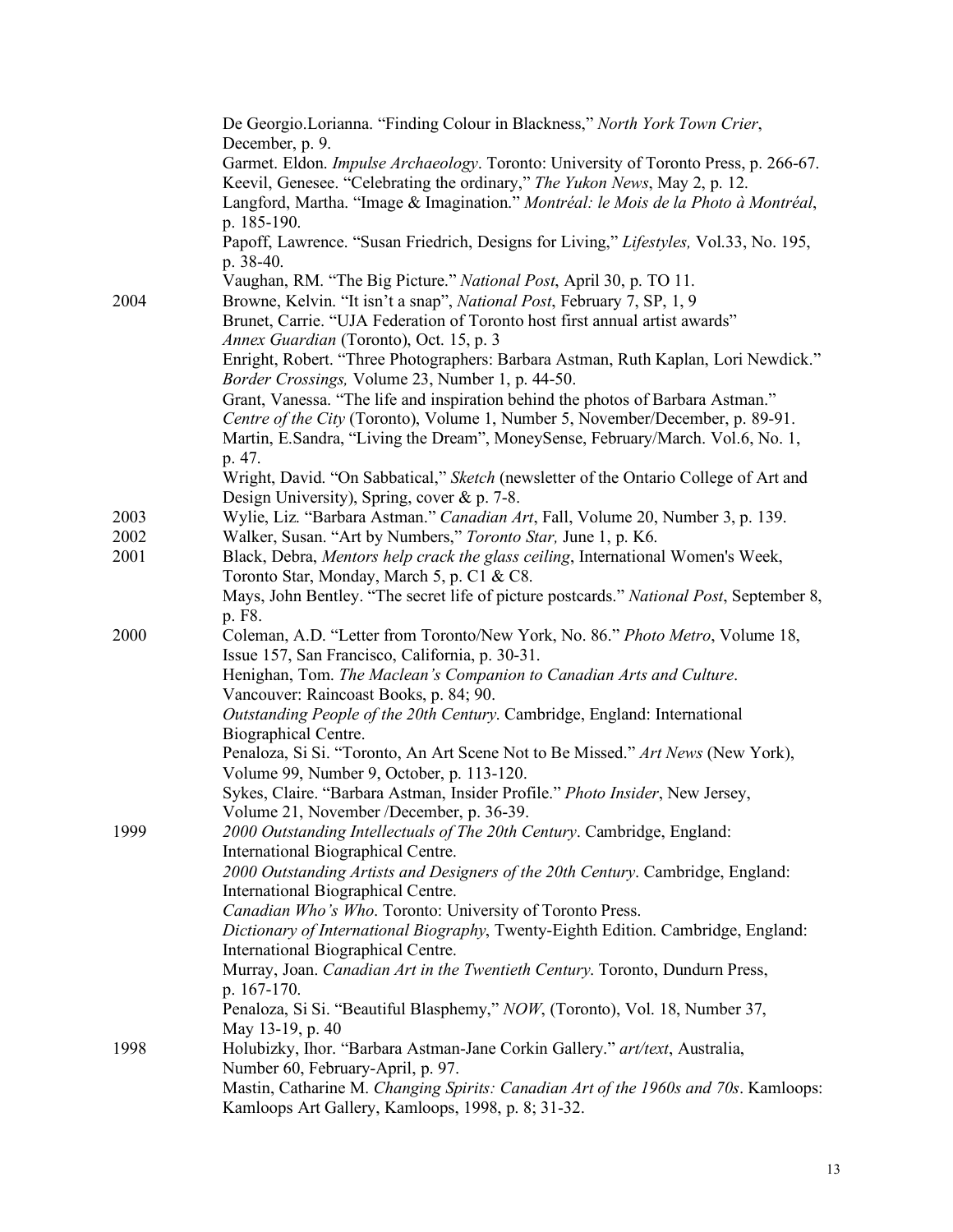| 1997         | Bourduas, Céline. "LE MCPC, Une Vitrine Pur la Photographie Canadienne<br>Contemporaine," Photo Selection Magazine, Dec 97/Jan 98. Volume 18, numero 1,<br>Québec, p. 43-45.                                    |
|--------------|-----------------------------------------------------------------------------------------------------------------------------------------------------------------------------------------------------------------|
|              | Jordan, Betty Ann. "Gallery Going: Barbara Astman and Eadweard Muybridge at<br>Jane Corkin," Globe and Mail, October 4, p. C13.                                                                                 |
|              | Jordan, Betty Ann. "Gallery Going: Narrative at Archive," Globe and Mail, March 22,<br>p. C11.                                                                                                                  |
|              | Saunders, Douglas. "Contemporary art's corporate dividends," Globe and Mail,<br>January 18.                                                                                                                     |
| 1996         | Liss, David. "Montréal, Copy Art: What Happened To The Pioneers?" artfocus, Winter,<br>Volume 4, Number 2, p. 20-23.                                                                                            |
|              | Lypchuk, Donna. "The Scene is Dead," eye (Toronto), November 14, Vol. 6, Issue 5, p. 9.<br>Siebert, Sherrill. "Artist Astman gets personal with persona." Sight lines,                                          |
|              | Loops Magazine, February.<br>Soodeen, Jeanine. "Performance ties works together," Kamloops This Week, January 24,<br>p. 27.                                                                                     |
| 1995         | Anon., "Barbara Astman: Personal/Person", Insights, Spring, Volume 7, No. 1.<br>Anon., "Barbara Astman: Personal/Persona" Kitchener - Waterloo Art Gallery Calendar,<br>Newsletter, Summer, Vol. X11, Number 2. |
|              | Bowen, Lisa Balfour. "Simply Red," The Sunday Sun(Toronto), April 16,<br>Contemporary Photographers. Detroit: St. James Press.                                                                                  |
|              | Bowen, Lisa Balfour. "The Artful City," The Sunday Sun (Toronto), August 27, p. 10.<br>Fulford, Robert. "Photography and its discontents." Canadian Art, Spring, Volume 12,<br>Number 1, p. 56-65.              |
|              | Gooderham, Mary. "Work in Progress (97)," Globe and Mail, April 14, p. A13.<br>Hlynsky, David. "Like Smoke through a Keyhole: Symbolism and Metaphor in                                                         |
|              | Contemporary Photography." BLACKFLASH, Summer, Volume 13, Number 2.<br>Klages, Gregory "Explore Yourself." id Magazine, May 25 – June 7, Volume 4,<br>Number 15, p. 32.                                         |
|              | Kosowan, Gene and E. Susan Witwicki. "Turn Her Loose," Vue Weekly (Montréal),<br>October 5-11, Issue $#3$ .                                                                                                     |
|              | Mahoney, Jeff. "Barbara Astman," The Spectator (Hamilton, Ontario), June 6,<br>Section B, p. 1.                                                                                                                 |
| 1994         | Anon., "Exhibitions reveal views on the nature of perception," Western News,<br>November 3, p. 9.                                                                                                               |
|              | Swain, Robert. Hidden Values, Contemporary Canadian Art in Corporate Collections.<br>Introduction by R. Fulford. Toronto/Vancouver: Douglas & McIntyre, p.84, 141.                                              |
| 1992         | Tippet, Maria. By a Lady: Celebrating Three Centuries of Art by Canadian Women.<br>Toronto: Penguin Books Canada Limited, p. 171-172.                                                                           |
| 1990         | Hanna, Deirdre. "Astman's fruitful metaphor probes the beauty of aging,"<br>NOW Magazine (Toronto), September 6.                                                                                                |
| 1989         | Howell-Koehler, Nancy. The Creative Camera. Worcester, Mass.:<br>Davis Publications Inc., p. 8, and colour insert.                                                                                              |
| 1988         | Mays, John Bentley, "Barbara Astman at the Sable Castelli Gallery," Globe and Mail,<br>April 22.                                                                                                                |
|              | Weiner, Gary. "Barbara Astman: an Olympian Artist," Irondequoit Press, New York,<br>February 9.                                                                                                                 |
|              | Wylie, Liz. "Astman's slick photos unveil myths of romance," NOW Magazine,<br>Toronto, Ontario, April 14, p. 49.                                                                                                |
| 1986<br>1985 | Perdue, Jane. "Astman's Travels," NOW Magazine (Toronto), March 13.<br>Canadian Encyclopedia, The. (entry by Karyn Elizabeth Allen) Edmonton:                                                                   |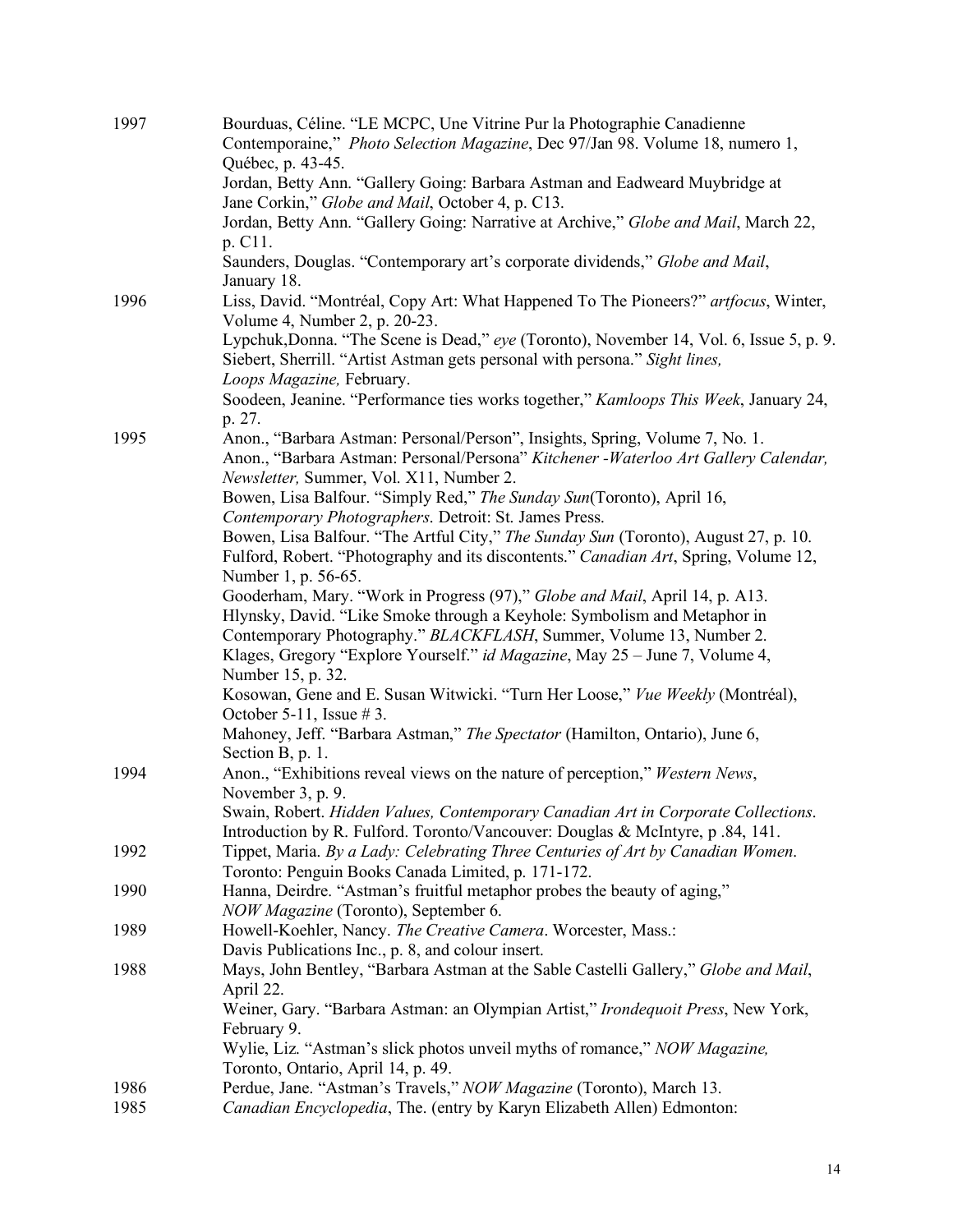| Fitzhenry & Whiteside, p. 275, 297, 298.<br>Bennett, Bryan, and Constance P. Hall, Discovering Canadian Art, Learning the<br>Language. Toronto: Prentice Hall Canada Inc., p. 57.<br>Mays, John Bentley, "Astman gives plastic new meaning," Globe and Mail, March 22,<br>p. E-7.<br>Murray, Joan. "Astman's Stepping Out," The Art Post (Toronto), Vol. 2, No. 1, June/July,<br>p. 9.<br>National Film Board of Canada: Contemporary Canadian Photography from the<br>Collection of the National Film Board. (Foreward by Hugh MacLennan, Introduction by<br>Martha Langford) Edmonton: Hurtig Publishers, p 110.<br>Turner, Ralph. "Art Exhibition from Ontario now at Canada House Gallery,"<br>Canada Today/D'aujourd'hui, No. 6. London, England (Canadian High Commission),<br>p. 15-16.<br>Anon., "Art and Architecture," Alberta Association of Architects' Newsletter (Calgary),<br>1983<br>Vol. 2, No. 3, July, p. 11.<br>Burnett, David and Schiff, Marilyn. Contemporary Canadian Art. Edmonton:<br>Hurtig Publishers, p. 207-208.<br>Tousley, Nancy. "Linoleum resurfaces – in the form of art," Calgary Herald, June 23.<br>White, Stephanie. "Michael Hayden, Barbara Astman. Calgary: Nickle Arts Museum,"<br>Vanguard, Vol. 12, No. 7, September, p. 53-54.<br>Anon. "Camera art exposed at Center," The Paris Free Voice (Paris, France), Vol.5,<br>1982<br>No.4, April, p. 1.<br>Anon. Untitled short notice, <i>Écoute Voir</i> (Paris, France), No. 3, April, p. 12.<br>Mays, John Bentley, "Old linoleum gets new life," Globe and Mail, June 12.<br>Parkin, Jeanne. Art in Architecture. Toronto: Visual Arts Ontario, p. 125.<br>1981<br>Anon. "Barbara Astman: experimenting with communication" Stages Magazine,<br>Lethbridge, Alberta, Vol. 1, No. 3, Fall, p. 20-21.<br>Bowen, Lisa Balfour. "Artist is red, black and fine," Toronto Star, April 5.<br>McDougall, Arthur. "Barbara Astman, Southern Alberta Art Gallery, Lethbridge,<br>September 5 to 27," Vanguard, Vol. 10, No. 9, November, p. 40.<br>Saint-Jacques, Rosanne. "Barbara Astman: Peut-Être un "Body Art" Photographique,"<br>Parachute, Spring, No. 22, p. 40-41.<br>Abbot, Louise. "Words and Images," Afterimage (Rochester, N.Y.), November, p. 18.<br>1980<br>Astman, Barbara. Untitled artist's statement, <i>Photo-Communiqué</i> , Vol. 2, No. 3, Fall,<br>$p. 40-41.$<br>Burf, Kay. "Art: The Summer Show at the Still Photo Gallery: pictures to open our<br>minds," Ottawa Revue, July 6, p. 5.<br>Carroll, Nancy. "Barbara Astman, Sable-Castelli Gallery, Toronto, January 5 to 19,<br>Vanguard, Vol. 9. No. 2, March, p. 30.<br>Dault, Gary Michael. "Barbara's blow-up ," Toronto Star, January 12, 1980, p. F-7. | 1984 | Hurtig Publishers, Vol. I, p. 110.<br>Dowbiggin, Anna. "Instant Art," Wardair World, January, p. 40-41.<br>Bayer, Fern. The Ontario Collection. Toronto: Ontario Heritage Foundation and |
|---------------------------------------------------------------------------------------------------------------------------------------------------------------------------------------------------------------------------------------------------------------------------------------------------------------------------------------------------------------------------------------------------------------------------------------------------------------------------------------------------------------------------------------------------------------------------------------------------------------------------------------------------------------------------------------------------------------------------------------------------------------------------------------------------------------------------------------------------------------------------------------------------------------------------------------------------------------------------------------------------------------------------------------------------------------------------------------------------------------------------------------------------------------------------------------------------------------------------------------------------------------------------------------------------------------------------------------------------------------------------------------------------------------------------------------------------------------------------------------------------------------------------------------------------------------------------------------------------------------------------------------------------------------------------------------------------------------------------------------------------------------------------------------------------------------------------------------------------------------------------------------------------------------------------------------------------------------------------------------------------------------------------------------------------------------------------------------------------------------------------------------------------------------------------------------------------------------------------------------------------------------------------------------------------------------------------------------------------------------------------------------------------------------------------------------------------------------------------------------------------------------------------------------------------------------------------------------------------------------------------------------------------------------------------------------------------------------------------------|------|------------------------------------------------------------------------------------------------------------------------------------------------------------------------------------------|
|                                                                                                                                                                                                                                                                                                                                                                                                                                                                                                                                                                                                                                                                                                                                                                                                                                                                                                                                                                                                                                                                                                                                                                                                                                                                                                                                                                                                                                                                                                                                                                                                                                                                                                                                                                                                                                                                                                                                                                                                                                                                                                                                                                                                                                                                                                                                                                                                                                                                                                                                                                                                                                                                                                                                 |      |                                                                                                                                                                                          |
|                                                                                                                                                                                                                                                                                                                                                                                                                                                                                                                                                                                                                                                                                                                                                                                                                                                                                                                                                                                                                                                                                                                                                                                                                                                                                                                                                                                                                                                                                                                                                                                                                                                                                                                                                                                                                                                                                                                                                                                                                                                                                                                                                                                                                                                                                                                                                                                                                                                                                                                                                                                                                                                                                                                                 |      |                                                                                                                                                                                          |
|                                                                                                                                                                                                                                                                                                                                                                                                                                                                                                                                                                                                                                                                                                                                                                                                                                                                                                                                                                                                                                                                                                                                                                                                                                                                                                                                                                                                                                                                                                                                                                                                                                                                                                                                                                                                                                                                                                                                                                                                                                                                                                                                                                                                                                                                                                                                                                                                                                                                                                                                                                                                                                                                                                                                 |      |                                                                                                                                                                                          |
|                                                                                                                                                                                                                                                                                                                                                                                                                                                                                                                                                                                                                                                                                                                                                                                                                                                                                                                                                                                                                                                                                                                                                                                                                                                                                                                                                                                                                                                                                                                                                                                                                                                                                                                                                                                                                                                                                                                                                                                                                                                                                                                                                                                                                                                                                                                                                                                                                                                                                                                                                                                                                                                                                                                                 |      |                                                                                                                                                                                          |
|                                                                                                                                                                                                                                                                                                                                                                                                                                                                                                                                                                                                                                                                                                                                                                                                                                                                                                                                                                                                                                                                                                                                                                                                                                                                                                                                                                                                                                                                                                                                                                                                                                                                                                                                                                                                                                                                                                                                                                                                                                                                                                                                                                                                                                                                                                                                                                                                                                                                                                                                                                                                                                                                                                                                 |      |                                                                                                                                                                                          |
|                                                                                                                                                                                                                                                                                                                                                                                                                                                                                                                                                                                                                                                                                                                                                                                                                                                                                                                                                                                                                                                                                                                                                                                                                                                                                                                                                                                                                                                                                                                                                                                                                                                                                                                                                                                                                                                                                                                                                                                                                                                                                                                                                                                                                                                                                                                                                                                                                                                                                                                                                                                                                                                                                                                                 |      |                                                                                                                                                                                          |
|                                                                                                                                                                                                                                                                                                                                                                                                                                                                                                                                                                                                                                                                                                                                                                                                                                                                                                                                                                                                                                                                                                                                                                                                                                                                                                                                                                                                                                                                                                                                                                                                                                                                                                                                                                                                                                                                                                                                                                                                                                                                                                                                                                                                                                                                                                                                                                                                                                                                                                                                                                                                                                                                                                                                 |      |                                                                                                                                                                                          |
|                                                                                                                                                                                                                                                                                                                                                                                                                                                                                                                                                                                                                                                                                                                                                                                                                                                                                                                                                                                                                                                                                                                                                                                                                                                                                                                                                                                                                                                                                                                                                                                                                                                                                                                                                                                                                                                                                                                                                                                                                                                                                                                                                                                                                                                                                                                                                                                                                                                                                                                                                                                                                                                                                                                                 |      |                                                                                                                                                                                          |
|                                                                                                                                                                                                                                                                                                                                                                                                                                                                                                                                                                                                                                                                                                                                                                                                                                                                                                                                                                                                                                                                                                                                                                                                                                                                                                                                                                                                                                                                                                                                                                                                                                                                                                                                                                                                                                                                                                                                                                                                                                                                                                                                                                                                                                                                                                                                                                                                                                                                                                                                                                                                                                                                                                                                 |      |                                                                                                                                                                                          |
|                                                                                                                                                                                                                                                                                                                                                                                                                                                                                                                                                                                                                                                                                                                                                                                                                                                                                                                                                                                                                                                                                                                                                                                                                                                                                                                                                                                                                                                                                                                                                                                                                                                                                                                                                                                                                                                                                                                                                                                                                                                                                                                                                                                                                                                                                                                                                                                                                                                                                                                                                                                                                                                                                                                                 |      |                                                                                                                                                                                          |
|                                                                                                                                                                                                                                                                                                                                                                                                                                                                                                                                                                                                                                                                                                                                                                                                                                                                                                                                                                                                                                                                                                                                                                                                                                                                                                                                                                                                                                                                                                                                                                                                                                                                                                                                                                                                                                                                                                                                                                                                                                                                                                                                                                                                                                                                                                                                                                                                                                                                                                                                                                                                                                                                                                                                 |      |                                                                                                                                                                                          |
|                                                                                                                                                                                                                                                                                                                                                                                                                                                                                                                                                                                                                                                                                                                                                                                                                                                                                                                                                                                                                                                                                                                                                                                                                                                                                                                                                                                                                                                                                                                                                                                                                                                                                                                                                                                                                                                                                                                                                                                                                                                                                                                                                                                                                                                                                                                                                                                                                                                                                                                                                                                                                                                                                                                                 |      |                                                                                                                                                                                          |
|                                                                                                                                                                                                                                                                                                                                                                                                                                                                                                                                                                                                                                                                                                                                                                                                                                                                                                                                                                                                                                                                                                                                                                                                                                                                                                                                                                                                                                                                                                                                                                                                                                                                                                                                                                                                                                                                                                                                                                                                                                                                                                                                                                                                                                                                                                                                                                                                                                                                                                                                                                                                                                                                                                                                 |      |                                                                                                                                                                                          |
|                                                                                                                                                                                                                                                                                                                                                                                                                                                                                                                                                                                                                                                                                                                                                                                                                                                                                                                                                                                                                                                                                                                                                                                                                                                                                                                                                                                                                                                                                                                                                                                                                                                                                                                                                                                                                                                                                                                                                                                                                                                                                                                                                                                                                                                                                                                                                                                                                                                                                                                                                                                                                                                                                                                                 |      |                                                                                                                                                                                          |
|                                                                                                                                                                                                                                                                                                                                                                                                                                                                                                                                                                                                                                                                                                                                                                                                                                                                                                                                                                                                                                                                                                                                                                                                                                                                                                                                                                                                                                                                                                                                                                                                                                                                                                                                                                                                                                                                                                                                                                                                                                                                                                                                                                                                                                                                                                                                                                                                                                                                                                                                                                                                                                                                                                                                 |      |                                                                                                                                                                                          |
|                                                                                                                                                                                                                                                                                                                                                                                                                                                                                                                                                                                                                                                                                                                                                                                                                                                                                                                                                                                                                                                                                                                                                                                                                                                                                                                                                                                                                                                                                                                                                                                                                                                                                                                                                                                                                                                                                                                                                                                                                                                                                                                                                                                                                                                                                                                                                                                                                                                                                                                                                                                                                                                                                                                                 |      |                                                                                                                                                                                          |
|                                                                                                                                                                                                                                                                                                                                                                                                                                                                                                                                                                                                                                                                                                                                                                                                                                                                                                                                                                                                                                                                                                                                                                                                                                                                                                                                                                                                                                                                                                                                                                                                                                                                                                                                                                                                                                                                                                                                                                                                                                                                                                                                                                                                                                                                                                                                                                                                                                                                                                                                                                                                                                                                                                                                 |      |                                                                                                                                                                                          |
|                                                                                                                                                                                                                                                                                                                                                                                                                                                                                                                                                                                                                                                                                                                                                                                                                                                                                                                                                                                                                                                                                                                                                                                                                                                                                                                                                                                                                                                                                                                                                                                                                                                                                                                                                                                                                                                                                                                                                                                                                                                                                                                                                                                                                                                                                                                                                                                                                                                                                                                                                                                                                                                                                                                                 |      |                                                                                                                                                                                          |
|                                                                                                                                                                                                                                                                                                                                                                                                                                                                                                                                                                                                                                                                                                                                                                                                                                                                                                                                                                                                                                                                                                                                                                                                                                                                                                                                                                                                                                                                                                                                                                                                                                                                                                                                                                                                                                                                                                                                                                                                                                                                                                                                                                                                                                                                                                                                                                                                                                                                                                                                                                                                                                                                                                                                 |      |                                                                                                                                                                                          |
|                                                                                                                                                                                                                                                                                                                                                                                                                                                                                                                                                                                                                                                                                                                                                                                                                                                                                                                                                                                                                                                                                                                                                                                                                                                                                                                                                                                                                                                                                                                                                                                                                                                                                                                                                                                                                                                                                                                                                                                                                                                                                                                                                                                                                                                                                                                                                                                                                                                                                                                                                                                                                                                                                                                                 |      |                                                                                                                                                                                          |
|                                                                                                                                                                                                                                                                                                                                                                                                                                                                                                                                                                                                                                                                                                                                                                                                                                                                                                                                                                                                                                                                                                                                                                                                                                                                                                                                                                                                                                                                                                                                                                                                                                                                                                                                                                                                                                                                                                                                                                                                                                                                                                                                                                                                                                                                                                                                                                                                                                                                                                                                                                                                                                                                                                                                 |      |                                                                                                                                                                                          |
|                                                                                                                                                                                                                                                                                                                                                                                                                                                                                                                                                                                                                                                                                                                                                                                                                                                                                                                                                                                                                                                                                                                                                                                                                                                                                                                                                                                                                                                                                                                                                                                                                                                                                                                                                                                                                                                                                                                                                                                                                                                                                                                                                                                                                                                                                                                                                                                                                                                                                                                                                                                                                                                                                                                                 |      |                                                                                                                                                                                          |
|                                                                                                                                                                                                                                                                                                                                                                                                                                                                                                                                                                                                                                                                                                                                                                                                                                                                                                                                                                                                                                                                                                                                                                                                                                                                                                                                                                                                                                                                                                                                                                                                                                                                                                                                                                                                                                                                                                                                                                                                                                                                                                                                                                                                                                                                                                                                                                                                                                                                                                                                                                                                                                                                                                                                 |      |                                                                                                                                                                                          |
|                                                                                                                                                                                                                                                                                                                                                                                                                                                                                                                                                                                                                                                                                                                                                                                                                                                                                                                                                                                                                                                                                                                                                                                                                                                                                                                                                                                                                                                                                                                                                                                                                                                                                                                                                                                                                                                                                                                                                                                                                                                                                                                                                                                                                                                                                                                                                                                                                                                                                                                                                                                                                                                                                                                                 |      |                                                                                                                                                                                          |
|                                                                                                                                                                                                                                                                                                                                                                                                                                                                                                                                                                                                                                                                                                                                                                                                                                                                                                                                                                                                                                                                                                                                                                                                                                                                                                                                                                                                                                                                                                                                                                                                                                                                                                                                                                                                                                                                                                                                                                                                                                                                                                                                                                                                                                                                                                                                                                                                                                                                                                                                                                                                                                                                                                                                 |      |                                                                                                                                                                                          |
|                                                                                                                                                                                                                                                                                                                                                                                                                                                                                                                                                                                                                                                                                                                                                                                                                                                                                                                                                                                                                                                                                                                                                                                                                                                                                                                                                                                                                                                                                                                                                                                                                                                                                                                                                                                                                                                                                                                                                                                                                                                                                                                                                                                                                                                                                                                                                                                                                                                                                                                                                                                                                                                                                                                                 |      |                                                                                                                                                                                          |
|                                                                                                                                                                                                                                                                                                                                                                                                                                                                                                                                                                                                                                                                                                                                                                                                                                                                                                                                                                                                                                                                                                                                                                                                                                                                                                                                                                                                                                                                                                                                                                                                                                                                                                                                                                                                                                                                                                                                                                                                                                                                                                                                                                                                                                                                                                                                                                                                                                                                                                                                                                                                                                                                                                                                 |      |                                                                                                                                                                                          |
|                                                                                                                                                                                                                                                                                                                                                                                                                                                                                                                                                                                                                                                                                                                                                                                                                                                                                                                                                                                                                                                                                                                                                                                                                                                                                                                                                                                                                                                                                                                                                                                                                                                                                                                                                                                                                                                                                                                                                                                                                                                                                                                                                                                                                                                                                                                                                                                                                                                                                                                                                                                                                                                                                                                                 |      |                                                                                                                                                                                          |
|                                                                                                                                                                                                                                                                                                                                                                                                                                                                                                                                                                                                                                                                                                                                                                                                                                                                                                                                                                                                                                                                                                                                                                                                                                                                                                                                                                                                                                                                                                                                                                                                                                                                                                                                                                                                                                                                                                                                                                                                                                                                                                                                                                                                                                                                                                                                                                                                                                                                                                                                                                                                                                                                                                                                 |      |                                                                                                                                                                                          |
|                                                                                                                                                                                                                                                                                                                                                                                                                                                                                                                                                                                                                                                                                                                                                                                                                                                                                                                                                                                                                                                                                                                                                                                                                                                                                                                                                                                                                                                                                                                                                                                                                                                                                                                                                                                                                                                                                                                                                                                                                                                                                                                                                                                                                                                                                                                                                                                                                                                                                                                                                                                                                                                                                                                                 |      |                                                                                                                                                                                          |
|                                                                                                                                                                                                                                                                                                                                                                                                                                                                                                                                                                                                                                                                                                                                                                                                                                                                                                                                                                                                                                                                                                                                                                                                                                                                                                                                                                                                                                                                                                                                                                                                                                                                                                                                                                                                                                                                                                                                                                                                                                                                                                                                                                                                                                                                                                                                                                                                                                                                                                                                                                                                                                                                                                                                 |      |                                                                                                                                                                                          |
|                                                                                                                                                                                                                                                                                                                                                                                                                                                                                                                                                                                                                                                                                                                                                                                                                                                                                                                                                                                                                                                                                                                                                                                                                                                                                                                                                                                                                                                                                                                                                                                                                                                                                                                                                                                                                                                                                                                                                                                                                                                                                                                                                                                                                                                                                                                                                                                                                                                                                                                                                                                                                                                                                                                                 |      | Freedman, Adele . "Portrait: Toronto," Portfolio Magazine, April/May Vol. II, No. 2,                                                                                                     |
| p. 100-104.<br>Hazelgrove, Nancy. "Barbara Astman - Sable-Castelli Gallery," Artists' Review,                                                                                                                                                                                                                                                                                                                                                                                                                                                                                                                                                                                                                                                                                                                                                                                                                                                                                                                                                                                                                                                                                                                                                                                                                                                                                                                                                                                                                                                                                                                                                                                                                                                                                                                                                                                                                                                                                                                                                                                                                                                                                                                                                                                                                                                                                                                                                                                                                                                                                                                                                                                                                                   |      |                                                                                                                                                                                          |
| Toronto, Ontario, Vol. 3, No. 4.                                                                                                                                                                                                                                                                                                                                                                                                                                                                                                                                                                                                                                                                                                                                                                                                                                                                                                                                                                                                                                                                                                                                                                                                                                                                                                                                                                                                                                                                                                                                                                                                                                                                                                                                                                                                                                                                                                                                                                                                                                                                                                                                                                                                                                                                                                                                                                                                                                                                                                                                                                                                                                                                                                |      |                                                                                                                                                                                          |
| Kieran, Michael. "Machine made for office allows copyart freedom," Globe and Mail,                                                                                                                                                                                                                                                                                                                                                                                                                                                                                                                                                                                                                                                                                                                                                                                                                                                                                                                                                                                                                                                                                                                                                                                                                                                                                                                                                                                                                                                                                                                                                                                                                                                                                                                                                                                                                                                                                                                                                                                                                                                                                                                                                                                                                                                                                                                                                                                                                                                                                                                                                                                                                                              |      |                                                                                                                                                                                          |
|                                                                                                                                                                                                                                                                                                                                                                                                                                                                                                                                                                                                                                                                                                                                                                                                                                                                                                                                                                                                                                                                                                                                                                                                                                                                                                                                                                                                                                                                                                                                                                                                                                                                                                                                                                                                                                                                                                                                                                                                                                                                                                                                                                                                                                                                                                                                                                                                                                                                                                                                                                                                                                                                                                                                 |      | December 1.                                                                                                                                                                              |
|                                                                                                                                                                                                                                                                                                                                                                                                                                                                                                                                                                                                                                                                                                                                                                                                                                                                                                                                                                                                                                                                                                                                                                                                                                                                                                                                                                                                                                                                                                                                                                                                                                                                                                                                                                                                                                                                                                                                                                                                                                                                                                                                                                                                                                                                                                                                                                                                                                                                                                                                                                                                                                                                                                                                 |      | Langford, Martha. "The Wordworks of Barbara Astman," Canadian Women's Studies,<br>Vol. 2, No. 3, p. 70-73.                                                                               |
|                                                                                                                                                                                                                                                                                                                                                                                                                                                                                                                                                                                                                                                                                                                                                                                                                                                                                                                                                                                                                                                                                                                                                                                                                                                                                                                                                                                                                                                                                                                                                                                                                                                                                                                                                                                                                                                                                                                                                                                                                                                                                                                                                                                                                                                                                                                                                                                                                                                                                                                                                                                                                                                                                                                                 |      |                                                                                                                                                                                          |
|                                                                                                                                                                                                                                                                                                                                                                                                                                                                                                                                                                                                                                                                                                                                                                                                                                                                                                                                                                                                                                                                                                                                                                                                                                                                                                                                                                                                                                                                                                                                                                                                                                                                                                                                                                                                                                                                                                                                                                                                                                                                                                                                                                                                                                                                                                                                                                                                                                                                                                                                                                                                                                                                                                                                 |      |                                                                                                                                                                                          |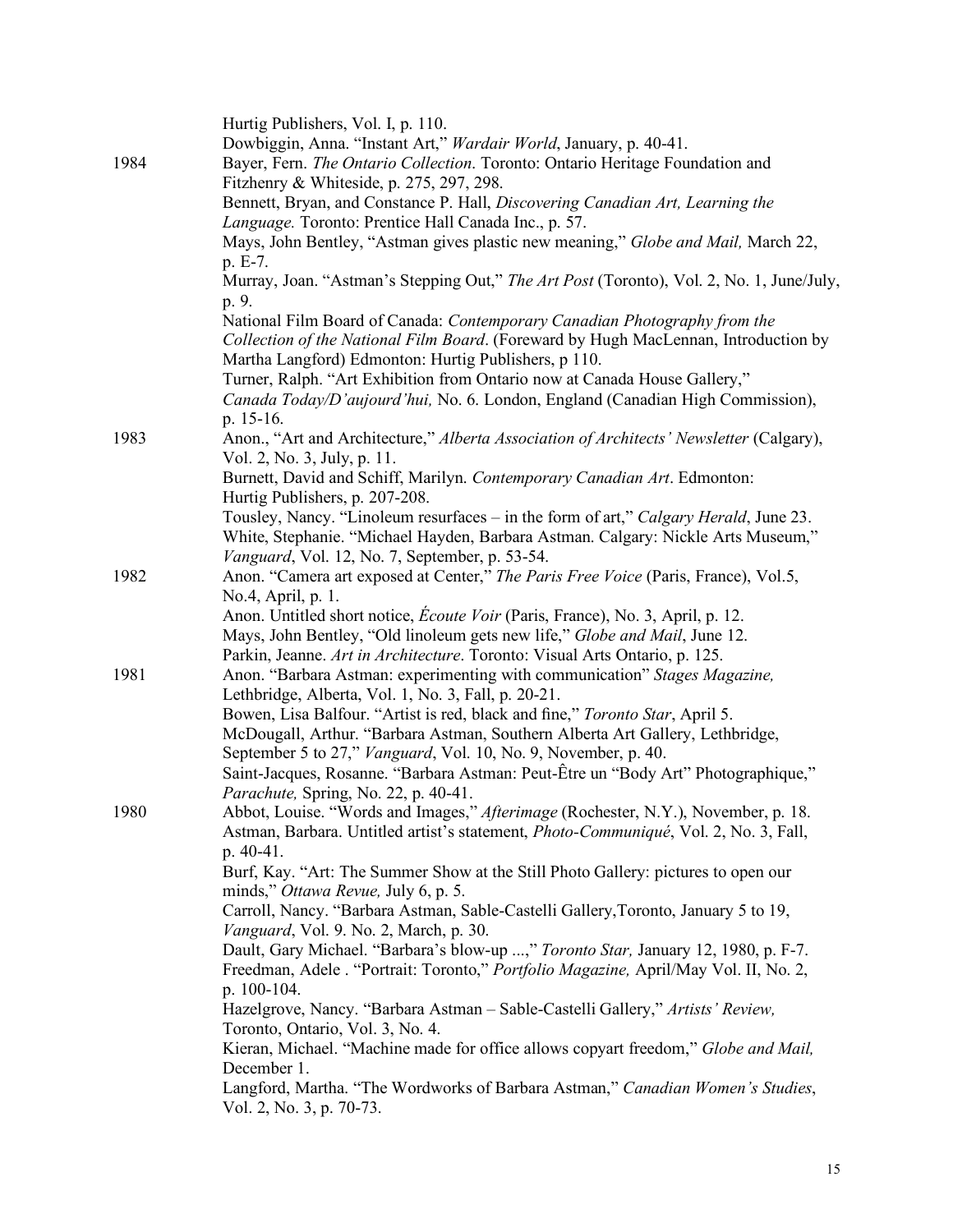|      | Mays, John Bentley, "Xerography: the art of the stat," Globe and Mail, May 31, p.11.<br>"Notices: Exhibits." Afterimage (Rochester, NY), Vol. 7, No. 6, January, p. 19.<br>Pawlenko, Lydia. "Barbara Astman, Sable-Castelli Gallery Ltd., January 5-19,"<br>artscanada, Vol. XXXVII, No. 1, April/May, p. 39-40. |
|------|------------------------------------------------------------------------------------------------------------------------------------------------------------------------------------------------------------------------------------------------------------------------------------------------------------------|
|      | Purdie, James. "Gallery reviews," Globe and Mail, January 12.                                                                                                                                                                                                                                                    |
|      | Purdie, James. "Through their Eyes," City Woman, Fall, p. 55-61.                                                                                                                                                                                                                                                 |
|      | Reeves, John. "Art in a snap: SX-70 expressionism," Toronto Life, June, p. 54-57.<br>Scholl, Jane D. "Press the button - and out comes art," Smithsonian, Vol. II, No. 7,<br>October.                                                                                                                            |
| 1979 | Canning, Barbel. "Survey shows being a woman no handicap in photography - it may                                                                                                                                                                                                                                 |
|      | even be a plus," Canadian Photography Magazine, Vol. 9, No. 12, January, p. 21-23.<br>Dault, Gary Michael. "Artist gets bound up in her work," Toronto Star, January 9.                                                                                                                                          |
|      | Freedman, Adele. "Gallery reviews," Globe and Mail, March 10, p. 38.                                                                                                                                                                                                                                             |
|      | Freedman, Adele "Janus is the foder of the artworld", Fanfare, August 4, p.9.                                                                                                                                                                                                                                    |
|      | Freedman, Adele. "Creating with Xerox's 6500" Globe and Mail.                                                                                                                                                                                                                                                    |
| 1978 | Kritzwiser, Kay. "Postcards return, thanks to xerography," Globe and Mail, July 24.<br>Dault, Gary Michael. "Photography: the impure narratives of Barbara Astman,"                                                                                                                                              |
|      | Saturday Night Magazine, Vol. 93, No. 5, June, p. 56-7.                                                                                                                                                                                                                                                          |
|      | Firpo, Patrick, Lesler Alexander, Claudia Katayangi, and Steve Ditlea. Copy Art.                                                                                                                                                                                                                                 |
|      | New York: Richard Marek Publishers, pp. 48-49.                                                                                                                                                                                                                                                                   |
|      | Oxorn, Pearl. "NFB Exhibition: Photography - a "magic" medium," Ottawa Journal,<br>July 8, p. 30.                                                                                                                                                                                                                |
|      | Wade, Kent. Alternative Photographic Processes. New York: Morgan and Morgan Inc.,                                                                                                                                                                                                                                |
|      | colour insert.                                                                                                                                                                                                                                                                                                   |
| 1977 | Haskell, Molly and Danielle B Hayes. Women Photograph Men. New York:                                                                                                                                                                                                                                             |
|      | William Morrow and Co. Inc., p. 118.                                                                                                                                                                                                                                                                             |
|      | McWillie, Judith. "Exploring electrostatic print media," Print Review (New York,                                                                                                                                                                                                                                 |
|      | Pratt Graphics Center), No. 7, p. 75-81.                                                                                                                                                                                                                                                                         |
|      | Nations, Opal L. "The Man Who Entered Pictures, Barbara Astman at Sable-Castelli,"                                                                                                                                                                                                                               |
|      | Only Paper Today, Vol. 4, No. 7, October, p. 6.                                                                                                                                                                                                                                                                  |
|      | Zemans, Joyce. "Colour Xerography, Art Gallery of Ontario, October 26 - November 2,<br>1976," artscanada, Vol. XXXIV, No. 1, March/April, p. 62-63.                                                                                                                                                              |
| 1976 | Bodolai, Joe. "Six Exhibitions; Barbara Astman: Deja Vu Gallery of Photographic Art,<br>January 6 - February 5" artscanada, Vol. XXXIII, No. 1, April/May, p. 64.                                                                                                                                                |
|      | Richardson, J.E. "Toronto: Colour Xerography Show at the AGO," artmagazine, Vol. 8,<br>No. 30, December 1976/January, 1977, p. 19-22.                                                                                                                                                                            |
|      | Teres, Rosemary. "Three artists take modern look at the human figure,"                                                                                                                                                                                                                                           |
|      | Rochester Times-Union, June 12-19.                                                                                                                                                                                                                                                                               |
| 1975 | Art Gallery of Ontario (with Gage Publishing Ltd.), Toronto. Exposure: Canadian<br>Contemporary Photographers, p. 114.                                                                                                                                                                                           |
|      | National Film Board of Canada. The National Film Board Salutes International                                                                                                                                                                                                                                     |
|      | Women's Year, 1975, reprinted as Monk, Lorraine, The Female Eye/Coup d'oeil                                                                                                                                                                                                                                      |
|      | féminin, Ottawa: National Film Board of Canada.                                                                                                                                                                                                                                                                  |
|      | Van Dusen, Ray. "Photos and other Media" (undated review clipping from 1975),                                                                                                                                                                                                                                    |
|      | The Ottawa Citizen (on file at CMCP).                                                                                                                                                                                                                                                                            |
| 1974 | Dault, Gary Michael. "Young Artist's Sense of Humour comes through in Xerox                                                                                                                                                                                                                                      |
| 1973 | Prints," Toronto Star, November 8.<br>Martin, Robert. "Two Picasso shows cover wide range" (review), Globe and Mail,                                                                                                                                                                                             |
|      | September 8, p 28.                                                                                                                                                                                                                                                                                               |
| 1966 | Canadian Encyclopedia Plus, The. (entry by Karyn Elizabeth Allen) Toronto,                                                                                                                                                                                                                                       |
|      | McCelland and Stewart, CD ROM.                                                                                                                                                                                                                                                                                   |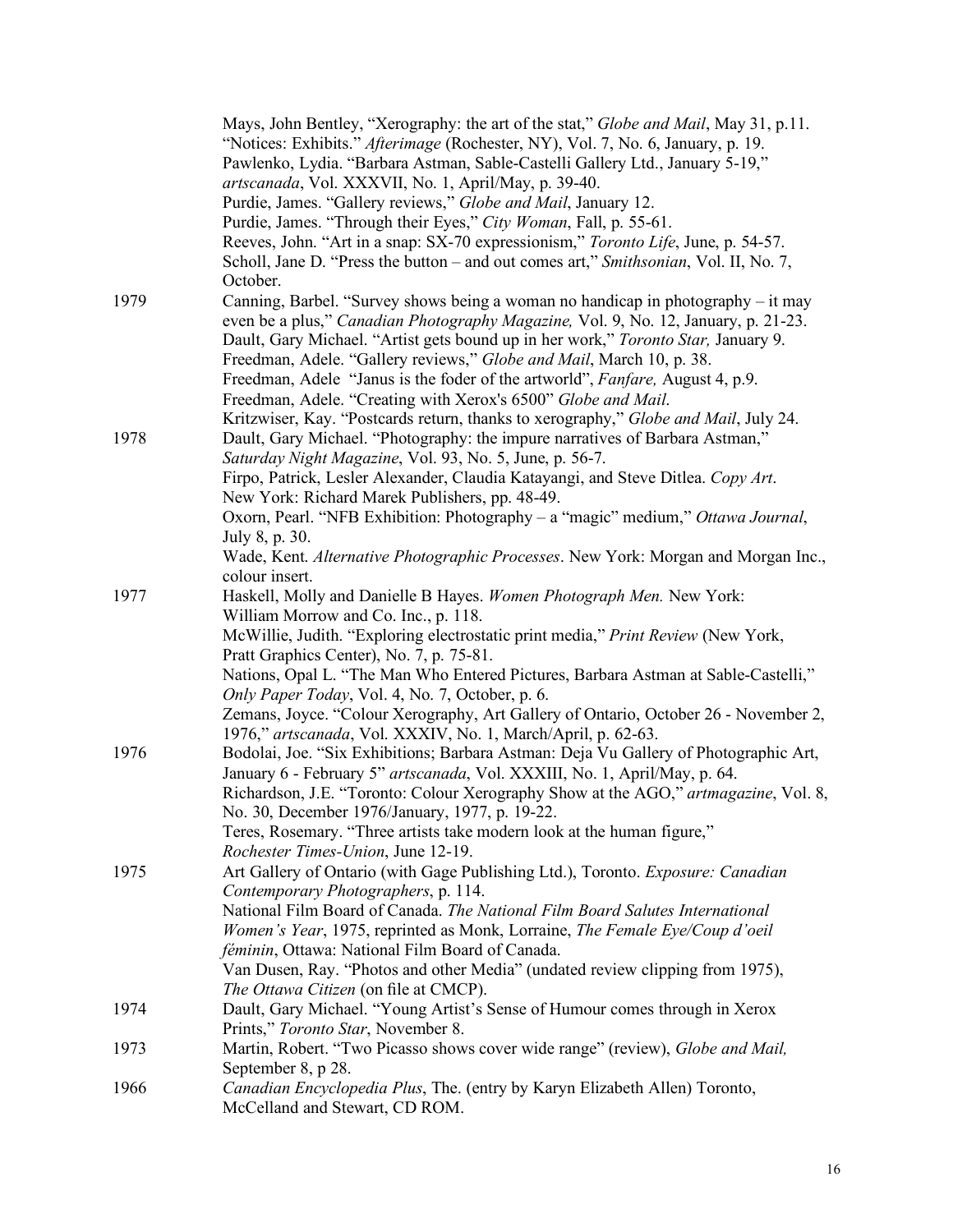# **EXHIBITION CATALOGUES**

| 2020 | Scotiabank Contact Photography Festival 2020, Scenes from Under Childhood,                                    |
|------|---------------------------------------------------------------------------------------------------------------|
|      | Photographs from the Collection of Dr. Stephen Brown, Ryerson Image Centre,                                   |
|      | University Gallery, Toronto, Ontario, Curated by Paul Roth, Gaelle Morel and Valerie                          |
| 2018 | Matteau, pg 94 -97, artwork reproduced pg. 96.                                                                |
|      | Nanibush, Wanda, Toronto Tributes + Tributaries, 1971-1989, published by the Art                              |
|      | Gallery of Ontario, edited by Wanda Nanibush, Curator, Indigenous Art, AGO pg 54,55.                          |
| 2017 | Kunard, Andrea, Photography in Canada 1960 -2000, Canadian Photography Institute of                           |
|      | the National Gallery of Canada, Ottawa, Ontario, p. 31-32., ABC Art                                           |
|      | Books Canada                                                                                                  |
|      | Holubizky, Ihor, Living, Building, Thinking: Art and Expressionism, Belton, Robert,                           |
|      | Dietmar, Elger, Heller, Reinhold Heller and Holubizky, Ihor. McMaster Museum of Art,                          |
|      | ABC Art Books Canada, 2017, p. 5-6, p. 162-163.                                                               |
| 2106 | Valente, Francesca, Out of the Bush Garden, Contemporary Artists from Central-Eastern                         |
|      | Canada, Imago Mundi, Luciano Benetton Collection, pg 56-57.                                                   |
| 2014 | McIntosh Gallery, Western University, London, Ontario, Barbara Astman I as artifact,                          |
|      | essays by Catherine Elliot Shaw and Georgiana Uhlyarik.                                                       |
|      | Deutsche ArtWorks, 60 Wall Gallery, Herland, Deutsch Bank, NYC, New York 2014                                 |
|      | essay by Liz Christensen, Senior Curator/Director.                                                            |
| 2013 | Art Gallery of Peterborough/McMaster Museum of Art, Ontario. Flowers and                                      |
|      | Photography, curated by Carla Garnet, essays by Edward Colless, Sally McKay and Carla                         |
|      | Garnet.                                                                                                       |
|      | Museum of Contemporary Canadian Art, Toronto, Ontario. Barbara Astman dancing with                            |
|      | che: enter through the gift shop, essay by Liz Wylie.                                                         |
| 2012 | McIntosh Gallery, Western University, London, Ontario. Some Things Last a Long Time,                          |
|      | essay by Matthew Ryan Smith.                                                                                  |
| 2011 | Art Gallery of Mississauga, Ontario. Art at Work: Corporate Collecting Practices Today,                       |
|      | essay by Geraldine Davis.<br>Kelowna Art Gallery, Kelowna, British Columbia. Barbara Astman dancing with che: |
|      | enter through the gift shop, essay by Liz Wylie.                                                              |
|      | Nicol, Heather. Art School Dismissed. Toronto, Ontario: Lakeview Press.                                       |
| 2007 | Kelowna Art Gallery, Kelowna, British Columbia. Nexus: Histories and Communities,                             |
|      | essay by Liz Wylie.                                                                                           |
| 2006 | Koffler Gallery, Toronto, Ontario. The Clementine Suite, essay by Ihor Holubizky.                             |
| 2005 | Image & Imagination, Le Mois de la Photo a Montréal, Montréal, essay by Martha                                |
|      | Langford.                                                                                                     |
| 2000 | Maison des Arts de Laval, Québec. Photo Géniques, essay by Monique B. Weinmann.                               |
|      | Stacey, Robert. Into The Deep End, The Art of Mentoring at the Ontario College of Art &                       |
|      | Design. Toronto: Lieutenant Governor's Suite, Queen's Park.                                                   |
| 1995 | Art Gallery of Hamilton, Hamilton, Ontario. Barbara Astman: Personal/Persona A 20-                            |
|      | Year Survey Exhibition, essay by Liz Wylie.                                                                   |
| 1990 | The Koffler Gallery, Toronto. Rock, is there something you're not telling me?, essay by                       |
|      | Ihor Holubizky.                                                                                               |
| 1989 | Art Gallery of Hamilton, Hamilton, Ontario. Seventy-Five Years (1914-1989).                                   |
|      | George Eastman House, Rochester, New York. Electroworks, essay by Marilyn McCray.                             |
|      | London Regional Art and Historical Museums, London, Ontario. Selections from the                              |
|      | John Labatt Limited Collection.                                                                               |
| 1988 | Lavalin, Montréal. Scripta Manent, essays by Léo Rosshandler and Céline Mayrand                               |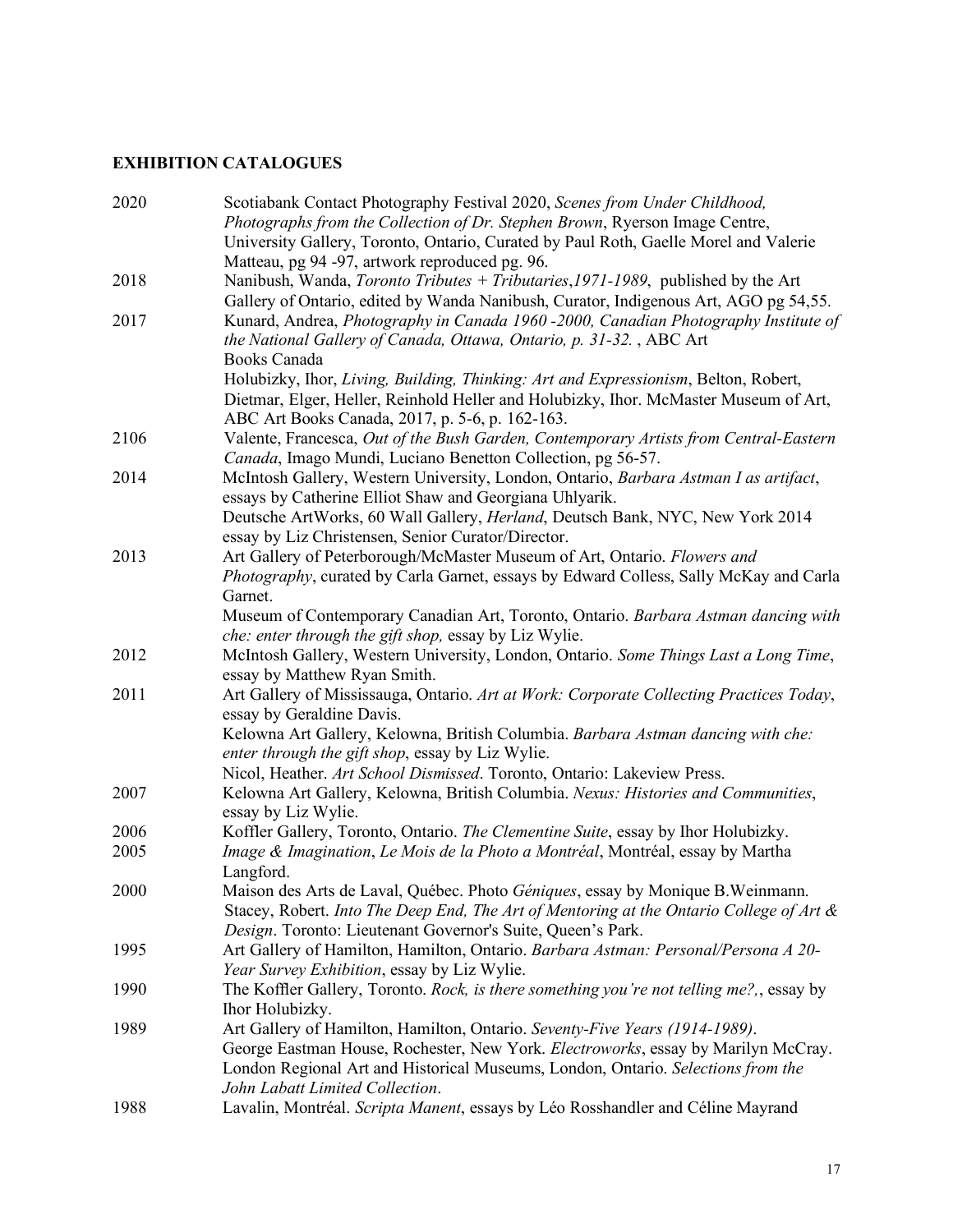| 1985 | Direction des affaires culturelles de la Ville de Paris, Paris Audiovisuel. Génération<br>Polaroid.                                                                        |
|------|----------------------------------------------------------------------------------------------------------------------------------------------------------------------------|
|      | Third Eye Centre, Glasgow, Scotland: Visual Facts, essay by Michael Tooby.                                                                                                 |
| 1984 | Canada House Cultural Centre Gallery, London, England. Art by Design.                                                                                                      |
| 1983 | Art Gallery of Peterborough, Peterborough, Ontario: Photographic Sequences,<br>introduction by Jann Bailey.                                                                |
|      | Nickle Arts Museum, Calgary, Alberta: Barbara Astman: Places, essay by Karyn E.<br>Allen.                                                                                  |
|      | Stacey, Robert. The Hand Holding the Brush: Self Portraits by Canadian Artists. London:<br>London Regional Art Gallery, p. 116-117.                                        |
| 1982 | Art Gallery of Peterborough, Peterborough, Ontario: Barbara Astman.<br>Centre culturel canadien, Paris. Barbara Astman: Rouge/Red, exhibition catalogue, essay             |
|      | by Karyn Allen.                                                                                                                                                            |
|      | Ontario House, Paris, France. Aperçu de l'art de l'Ontario (Ontario Art on View).                                                                                          |
| 1981 | Art Gallery of Hamilton, Hamilton, Ontario. Viewpoint: Twenty-Nine by Nine, essay by<br>Glen E. Cumming.                                                                   |
|      | Macdonald Stewart Art Centre, Guelph, Ontario. Realism: Structure and Illusion, curated<br>by Judith and David Nasby.                                                      |
|      | National Film Board of Canada, Ottawa. Portraits.                                                                                                                          |
|      | Southern Alberta Art Gallery, Lethbridge, Alberta. Barbara Astman: Red, essay by Adele<br>Freedman.                                                                        |
| 1980 | Alberta College of Art Gallery, Calgary, essay by Val Greenfield.                                                                                                          |
|      | Art Gallery at Harbourfront. The Eye of the Beholder, essay by Anita Aarons.                                                                                               |
|      | McIntosh Gallery, University of Western Ontario, London, Ontario: Barbara Astman,<br>essay by Joyann Saunders.                                                             |
|      | National Film Board of Canada, Ottawa. Words and Images.                                                                                                                   |
|      | Ontario College of Art, Toronto. Experimental Faculty, (includes an interview with                                                                                         |
|      | Astman by Shelagh Alexander).                                                                                                                                              |
| 1979 | Herbert F. Johnson Museum of Art, Cornell University, Ithaca, New York. Translations:<br>Photographic Images with New Forms.                                               |
|      | George Eastman House, Rochester, New York. Electroworks, essay by Marilyn McCray.<br>Herbert F. Johnson Museum of Art, Cornell University, Ithaca, New York. Translations: |
|      | Photographic Images with New Forms.                                                                                                                                        |
|      | Italia/Canada Committee for Cultural Exchange, Toronto. "20 x 20" Italia-Canada.<br>Winnipeg Art Gallery, Winnipeg, Manitoba: The Winnipeg Perspective, essay by Karyn     |
| 1978 | Allen.<br>Alberta College of Art Gallery, Calgary. First Canadian Bienniale of Prints and                                                                                  |
|      | Drawings.<br>Edmonton Art Gallery. Sweet Immortality: A Selection of Photographic Portraits, curated                                                                       |
|      | by Doug Clark.                                                                                                                                                             |
|      | Edmonton Art Gallery. Sweet Immortality: A Selection of Photographic Portraits, 1978,<br>curated by Doug Clark.                                                            |
|      | London Regional Art Gallery, London, Ontario. Young Contemporaries.                                                                                                        |
| 1977 | Art Gallery of Ontario, Toronto. 100 Years: Evolution of the Ontario College of Art.                                                                                       |
| 1976 | Art Gallery of Ontario, Toronto. Colour Xerography, curated by Karyn Allen.                                                                                                |
|      | Central Washington State College, Ellensburg, Washington. New Photographics 76.                                                                                            |
|      | Royal Canadian Academy of Arts. Spectrum Canada.                                                                                                                           |
| 1975 | National Film Board of Canada, Ottawa: Photography 1975.                                                                                                                   |

# **REPRODUCTIONS (No text, includes artist's designed photo inserts)**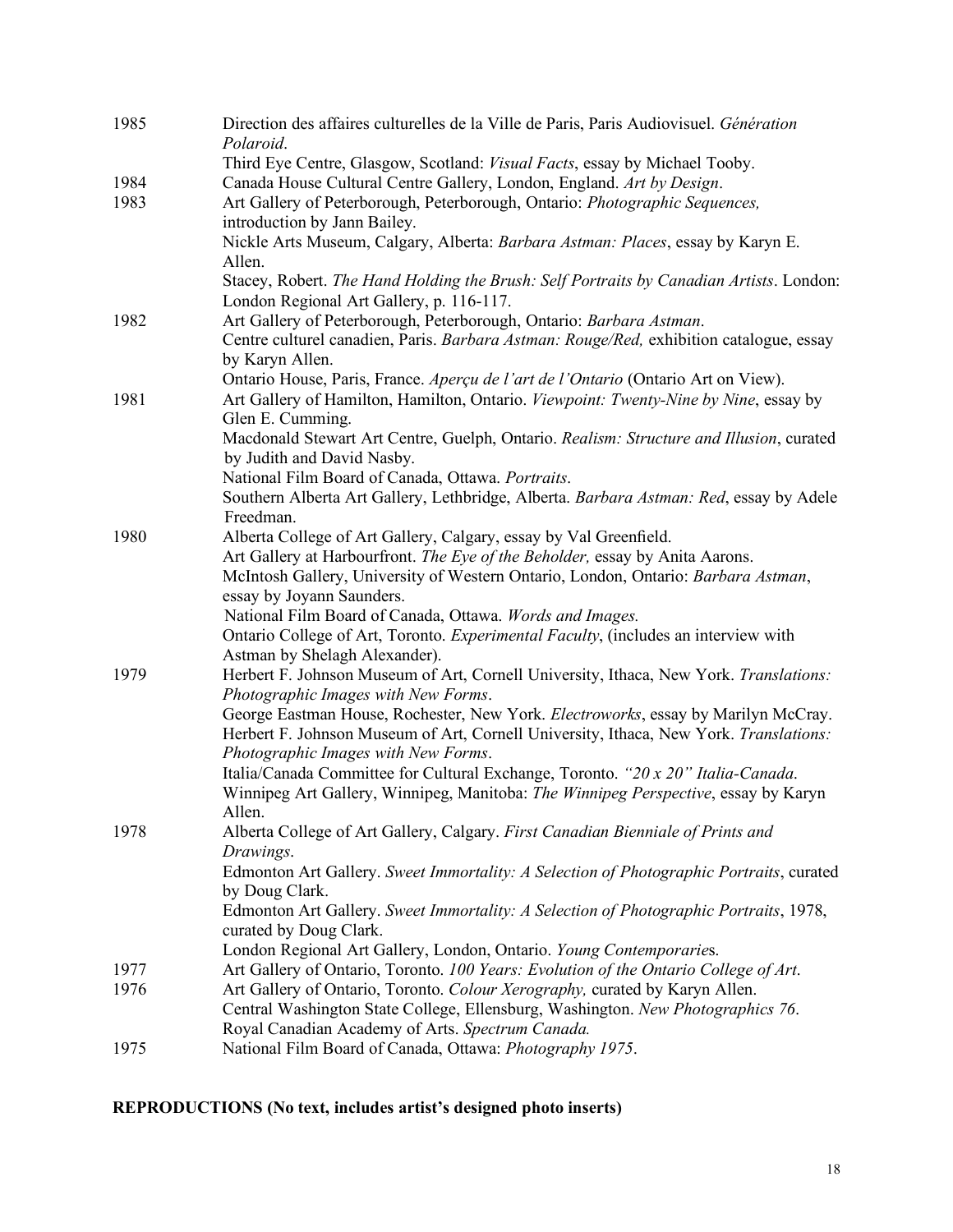- 2017 RBC Art Collection, Contemporary Works, Royal Bank of Canada, Toronto, ON, p. 8, 9,
- 2016 N+1 Literary publication, *I as artifact*# 12, p.108, Issue 25, Spring 2016, New York City, New York
- 2015 *Keeping Reflections Fresh: Top Educators Share Their Innovations in Health Professional Education*, Kent State University Press, Editors Allan Peterkin and Pamela Brett-MacLean
- 2008 Marche, Stephen. "Capitalism Taking Scalps," *Toronto Star*, April 12, Ideas, ID4, image only.
- 2006 *Prefix Photo*, Volume 7, Number 2, November, p. 50-55.
- 2003 ShotBox (Toronto), *Secrets,* Postcard Set.
- 2002 *Saturday Night*, Volume 117, Number 2, May, p. 7.
- 2000 *Toronto Life*, Volume 34, Number 12, August, p. 92-93.
- 1999 *Canada: A Portrait*, Ministry of Industry, Statistics Canada, p. 40
- 1996 *Desperate Act 3*, (Rochester, New York), Winter, cover art.
- 1986 *C Magazine*, # 9, Spring, Toronto, p. 28-32.
- 1981 *Impulse* (Toronto), Vol. 9, No.1, Spring, p. 11-12.
- 1980 *Fireweed*, No. 5 & 6, Winter, 1979/80, Spring, Toronto, p. 43-45.
- 1975 *Impulse* (Toronto), Vol. 4, No. 2, Spring, p. 12-14.
- *OVO Photo*, No. 19, Jan/Feb. p. 10.
- 1974 *Impressions,* (Ottawa: National Film Board of Canada) p. 92, 9, 1974. *Impulse* (Toronto), Vol. 4, Nos. 4/5, Summer, p. 55. *OVO Photo*, No. 17/18, Sept/Oct., p. 67. *Image Nation,* Toronto: Coach House Press, (n.d. ca mid 1970's), No. 12, p. 10, 27-29 *Image Nation 15*, Toronto: Coach House Press, Hylnsky, David, Editor, (n.d. ca mid 1970's), No. 15, p. 4; 42. *Image Nation 16,* Toronto: Coach House Press, Puckering, Shirley, Editor, (n.d. ca mid 1970's), No. 16, p. 6-12

### **SELECTED LECTURES AND WORKSHOPS**

| 2020 | Defend the Darkroom, Podcast interview by Paulette Michayluk: Barbara Astman           |
|------|----------------------------------------------------------------------------------------|
|      | https://traffic.libsyn.com/secure/defendthedarkroom/DefendTheDarkroomBarbar Astman.mp3 |
|      | ArtToronto 2020, Corkin Gallery, Featured Virtual Studio Tour/Talk, Toronto, Ontario   |
|      | https://www.youtube.com/watch?v=XGqhmqjSeeA                                            |
| 2019 | Art Gallery of Hamilton, Panel Discussion, Hamilton, Ontario                           |
| 2016 | Corkin Gallery, In Conversation, Toronto, Ontario                                      |
| 2015 | Corkin Gallery, Toronto, Ontario                                                       |
|      | Canadian Art, Art Hop, Toronto, Ontario                                                |
|      | Art Toronto, Feature Speaker Series, Toronto, Ontario                                  |
| 2014 | Koffler Gallery, Toronto, Ontario                                                      |
|      | University of Toronto, Conversations in the Art World, Toronto, Ontario                |
| 2013 | Glendon College, Toronto, Ontario                                                      |
|      | Art Gallery of Ontario, Toronto, Ontario                                               |
|      | Podcast: http://ago.ca/events/meet-artists-barbara-astman-and-christopher-wahl         |
|      | Museum of Contemporary Canadian Art, Toronto, Ontario                                  |
|      | Corkin Gallery, Toronto, Ontario                                                       |
|      | Women's College Hospital, University of Toronto, Toronto, Ontario                      |
|      | Koffler Gallery, Toronto, Ontario                                                      |
| 2012 | McMaster Museum of Art, McMaster University, Hamilton, Ontario                         |
|      | Art Gallery of Ontario, Toronto, Ontario                                               |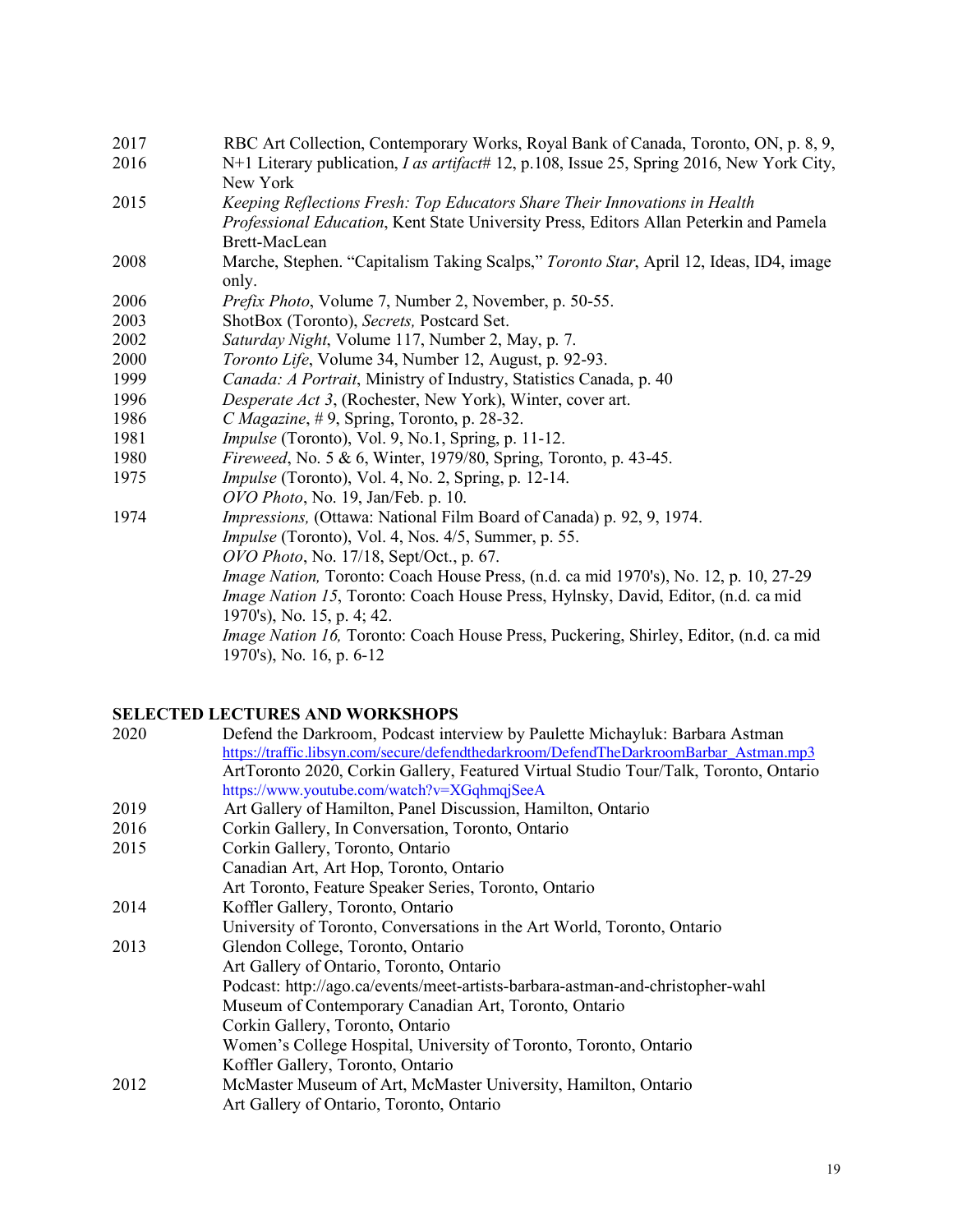| 2010 | Art Gallery of Ontario, Toronto, Ontario                                                                    |
|------|-------------------------------------------------------------------------------------------------------------|
| 2009 | Art Gallery of Ontario, Toronto, Ontario                                                                    |
|      | University of Toronto, Toronto, Ontario                                                                     |
| 2005 | Klondike Institute of Art & Culture, Dawson City, Yukon                                                     |
| 2004 | Photo Educators Forum, Ryerson University, Toronto, Ontario                                                 |
|      | Yukon Art Centre, Whitehorse, Yukon                                                                         |
|      | Koffler Gallery, Toronto, Ontario                                                                           |
|      | Art Gallery of Ontario, Toronto, Ontario                                                                    |
|      | Art Institute of Cincinnati, Cincinnati, Ohio                                                               |
| 2003 | Glasgow School of Art, Glasgow, Scotland                                                                    |
| 2001 | Bishop Strachan School, Toronto, Ontario                                                                    |
|      | Irondequoit High School, Rochester, New York                                                                |
|      | Virginia Commonwealth University, Richmond, Virginia                                                        |
| 1995 | Art Gallery of Hamilton, Hamilton, Ontario                                                                  |
|      | Vernon Public Art Gallery, Vernon, British Columbia                                                         |
|      | Kamloops Art Gallery, Kamloops, British Columbia                                                            |
|      | University College of the Cariboo, Kamloops, British Columbia                                               |
|      | Edmonton Art Gallery, Edmonton, Alberta                                                                     |
|      |                                                                                                             |
|      | University of Lethbridge, Lethbridge, Alberta                                                               |
| 1994 | Grant MacEwan Community College, Edmonton, Alberta                                                          |
|      | Gallery/Stratford, Stratford, Ontario                                                                       |
|      | McIntosh Gallery, Western University, London, Ontario                                                       |
| 1993 | The Robert McLaughlin Gallery, Oshawa, Ontario                                                              |
|      | Art Gallery of Ontario, Toronto, Ontario                                                                    |
| 1992 | St. Lawrence College, Saint-Laurent Art Gallery, Kingston, Ontario                                          |
|      | Thunder Bay Art Gallery, Thunder Bay, Ontario                                                               |
|      | Art Gallery of Peterborough, Peterborough, Ontario                                                          |
|      | Laurentian University Museum and Arts Centre, Sudbury, Ontario                                              |
| 1986 | London Regional Art Gallery, London, Ontario                                                                |
|      | University of Southern California, Los Angeles, California                                                  |
| 1981 | Hamilton Art Gallery, Vistas Conference, Hamilton, Ontario<br>Rutgers University, New Brunswick, New Jersey |
|      |                                                                                                             |
|      | Powerhouse, Montréal, Québec                                                                                |
|      | University of Delaware, Newark, Delaware                                                                    |
| 1980 | University of Guelph, Guelph, Ontario                                                                       |
|      | Emily Carr College of Art, Vancouver, British Columbia                                                      |
|      | Rochester Institute of Technology, Rochester, New York                                                      |
|      | New York University, New York, New York                                                                     |
|      | Canadore College, North Bay, Ontario                                                                        |
|      | University of Delaware, Newark, Delaware                                                                    |
|      | Laurentian University, Art Gallery and Museum, Sudbury, Ontario                                             |
|      | Canadian Centre of Photography, Toronto                                                                     |
|      | Alfred State University, Alfred, New York                                                                   |
|      | The Richard F. Brush Art Gallery, (formerly known as the Bruce Art Gallery)                                 |
|      | St. Lawrence University, Canton, New York                                                                   |
|      | Visual Studies Workshop, SPE Conference Rochester, New York                                                 |
| 1979 | Emily Carr College of Art, Vancouver, British Columbia                                                      |
|      | Trent University, Peterborough, Ontario                                                                     |
|      | Dundas Valley School of Art, Dundas, Ontario                                                                |
| 1978 | Concordia University, Montréal, Québec                                                                      |
|      | The Banff Centre, Banff, Alberta                                                                            |